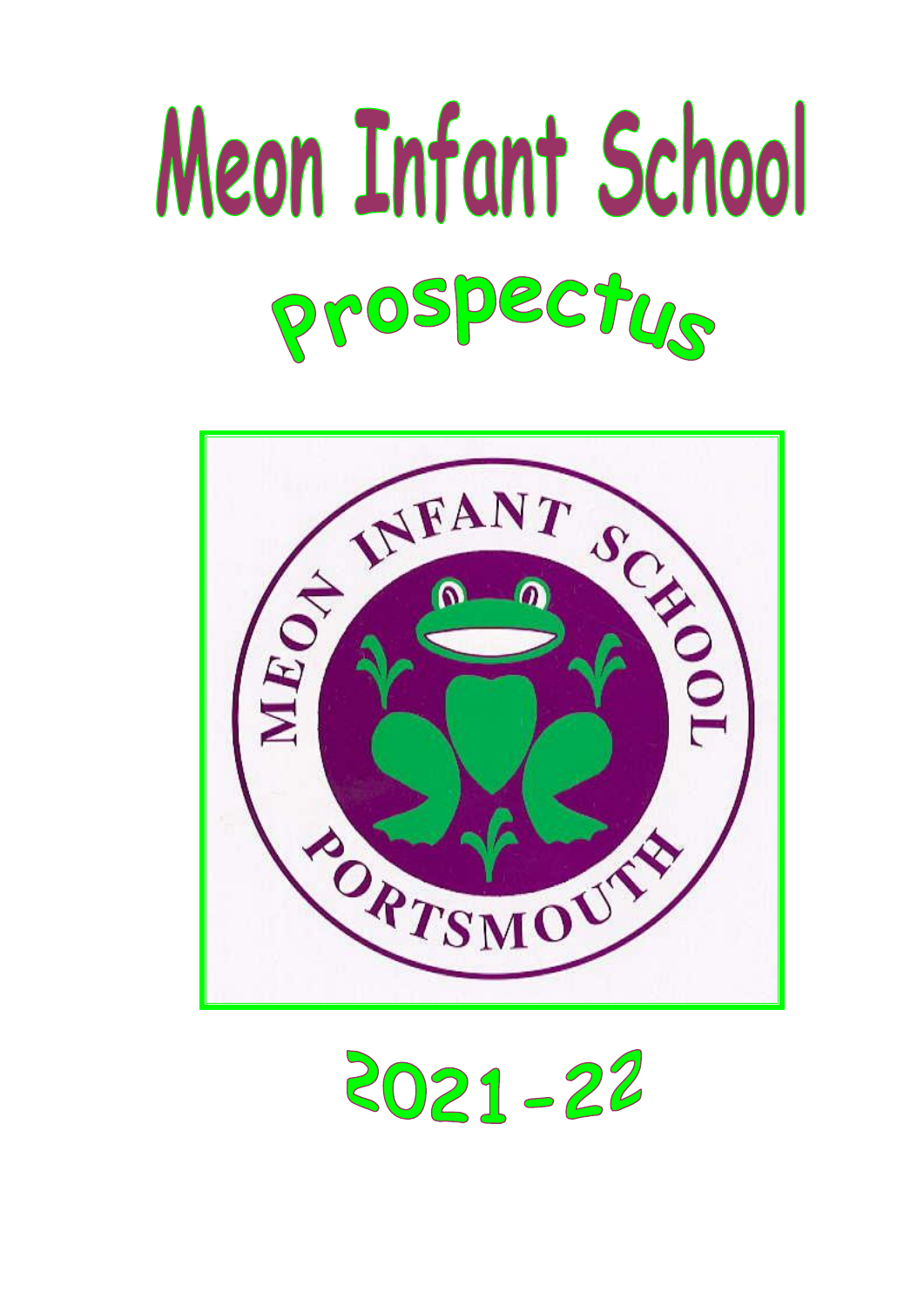June '21

Dear Parents,

Welcome to Meon Infant School.

We aim that your child's first three years in school will be both happy and rewarding and we look forward to developing a positive partnership between home and school with you.

We believe that it is important for the whole school community, children, staff, parents and governors, to work together to provide the best possible education for your child. We pride ourselves on having high standards and expectations and we hope that you will support us in our work to achieve these.

We hope that the information in this booklet will be useful and will re-assure you that we really care as your children take their first big step into school. During the school year you will receive regular newsletters from me and information from the Friends of Meon School (FOMS). You will also be invited to parent/teacher meetings. However, there are times when instances occur at home or in school, which need to be discussed immediately. If the need arises, we will contact you and we hope that you will not hesitate to contact us and, hopefully, we can solve the issue together. We are always happy to talk about your child's progress, education and welfare.

We are part of the Thinking Schools Academy Trust (TSAT). There are several schools locally that form part of this Trust including Moorings Ways Infant and Meon Junior Schools.

We look forward to welcoming your child and yourself into our school in September.

With best wishes,

*Lynda Daish*

Headteacher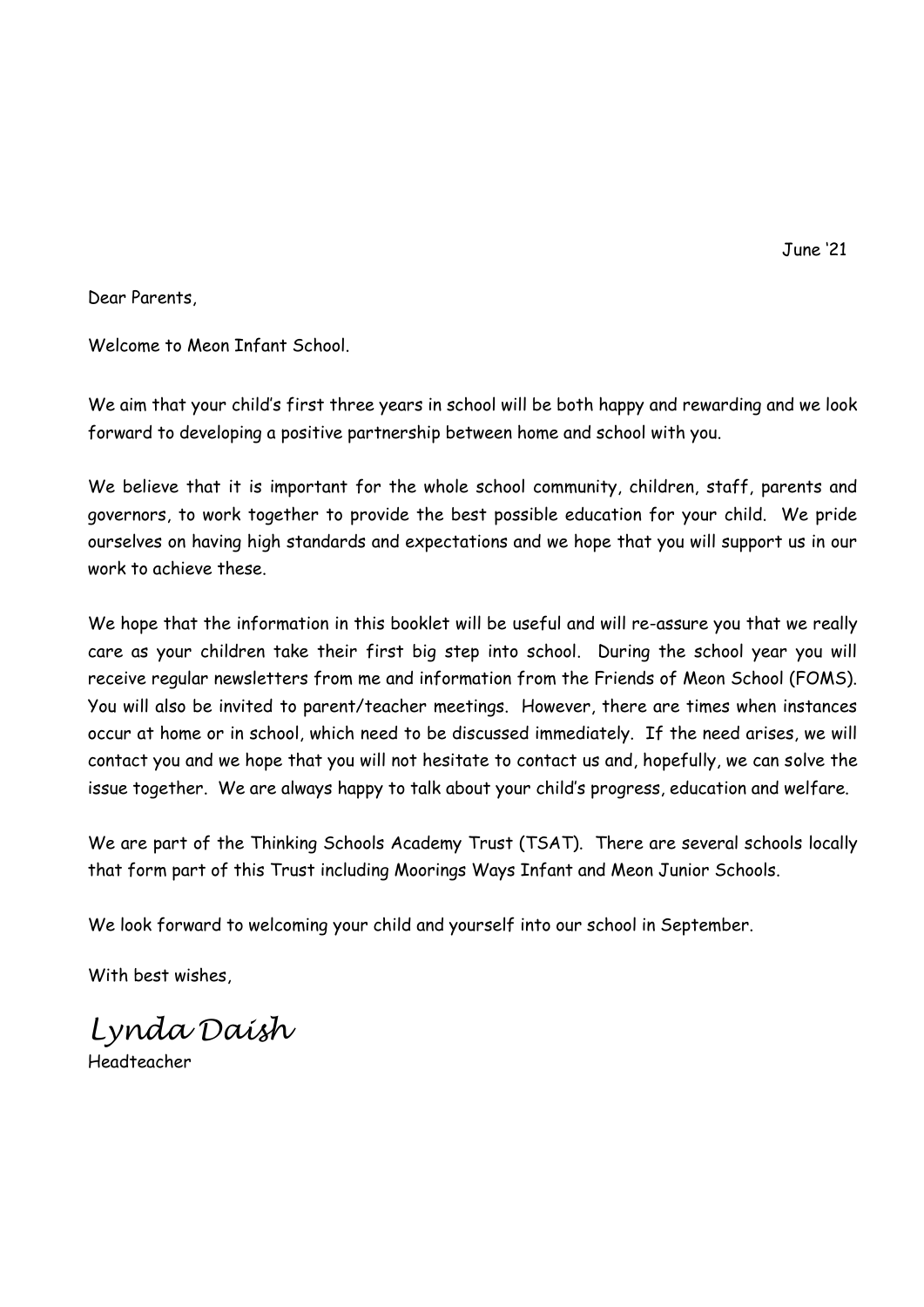| 171 L 17                                                                                                                                                           | Page No.                                           |
|--------------------------------------------------------------------------------------------------------------------------------------------------------------------|----------------------------------------------------|
| Introduction - Meon Infant School<br><b>Teaching and Learning Policy</b>                                                                                           | 1                                                  |
| Aims and Values Statement                                                                                                                                          | 2                                                  |
| <b>Members of Staff</b>                                                                                                                                            | 3                                                  |
| <b>Academy Advisory Board (Governors)</b>                                                                                                                          | 4                                                  |
| <b>Admission Policy</b>                                                                                                                                            | 5/6                                                |
| <b>Deferred Entry</b>                                                                                                                                              | 6                                                  |
| <b>Catchment Area</b><br>Registration<br><b>Multiple Applications</b>                                                                                              | $\overline{7}$<br>$\overline{7}$<br>$\overline{7}$ |
| <b>Classroom Staffing</b><br>Getting to know the School<br><b>School Organisation</b>                                                                              | 8<br>8<br>8/9                                      |
| <b>School Hours</b><br><b>Teaching Hours</b><br><b>Inset Days</b>                                                                                                  | 9<br>9<br>9                                        |
| <b>School Aims</b><br>O.F.S.T.E.D.<br>Awards                                                                                                                       | 10<br>10<br>10                                     |
| What Your Child is Taught<br>The Creative Curriculum                                                                                                               | 11<br>11/12                                        |
| <b>TSAT – Thinking Hats/Maps</b>                                                                                                                                   | 12/13                                              |
| Topic Programme                                                                                                                                                    | 13                                                 |
| English<br><b>Mathematics</b><br>Science & Design Technology<br><b>Information Technology</b>                                                                      | 14<br>14<br>14<br>14/15                            |
| <b>Religious Education</b><br>Geography<br>History<br>Art<br>Drama<br><b>Music</b>                                                                                 | 15<br>15<br>15<br>15<br>15<br>15                   |
| Modern Foreign Language<br><b>Physical Education</b><br>P.S.H.E.<br>Relationships and Sex Education<br><b>Multicultural Education</b><br><b>Collective Worship</b> | 16<br>16<br>16<br>16<br>16<br>16/17                |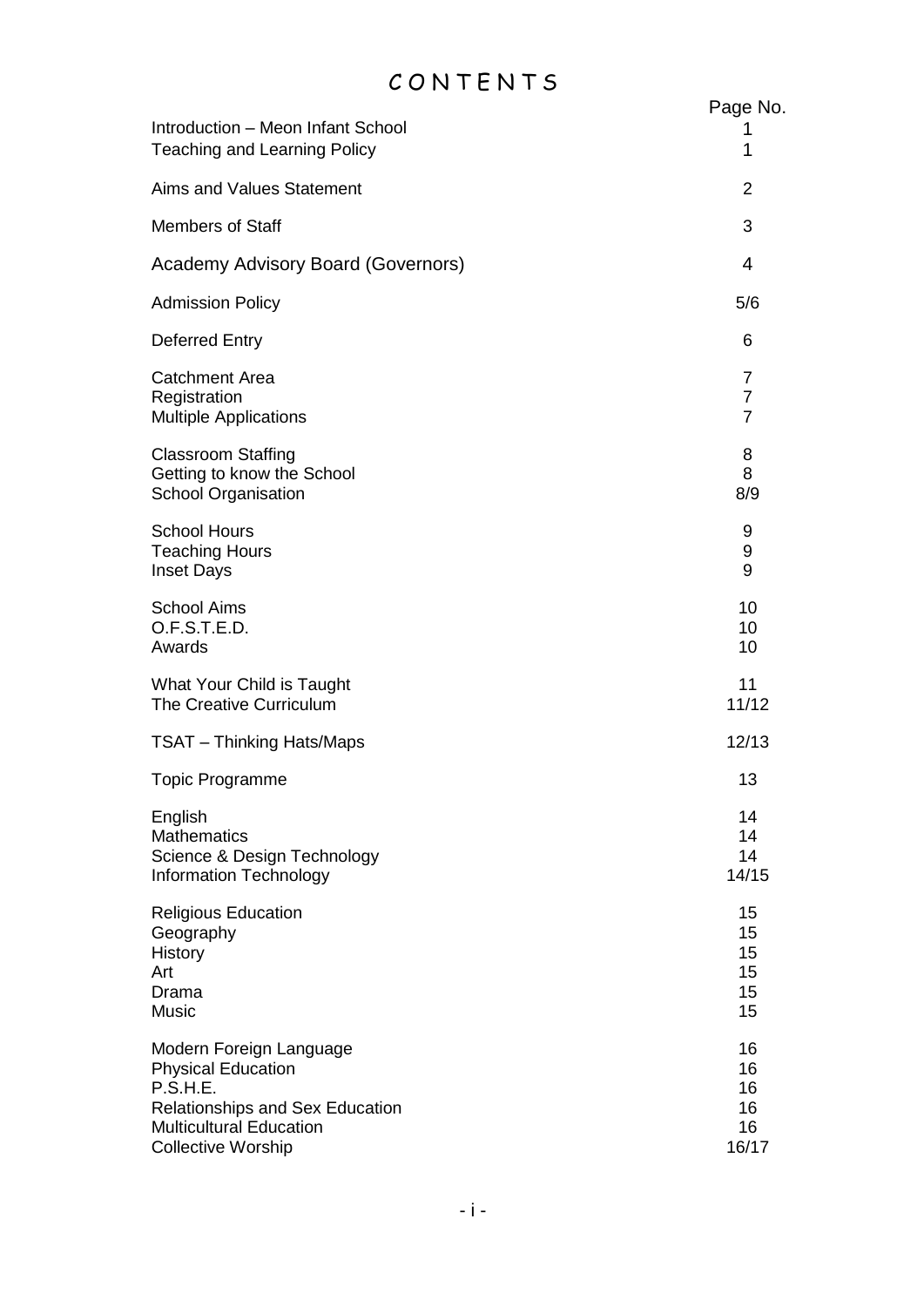### C O N T E N T S

|                                             | Page No. |
|---------------------------------------------|----------|
| <b>Gifted and Talented</b>                  | 17       |
| <b>Special Educational Needs</b>            | 17       |
| Homework                                    | 17       |
| <b>Early Years</b>                          | 17       |
| <b>Record of Achievement</b>                | 18       |
| <b>National Curriculum Results (SATs)</b>   | 18       |
| Cooking                                     | 18       |
| Meet the Teacher Sessions                   | 18       |
| <b>Parental Access to Child's Records</b>   | 19       |
| Pastoral Care/Discipline                    | 19       |
| <b>Children's Safety</b>                    | 20       |
| <b>Child Protection/Safeguarding Policy</b> | 20       |
| Cloakrooms                                  | 20       |
| Valuables                                   | 20       |
| Uniform                                     | 21       |
| <b>Meals</b>                                | 21       |
| <b>School Milk</b>                          | 21       |
| <b>Fruit Scheme</b>                         | 22       |
| Water                                       | 22       |
| <b>School Visits</b>                        | 22       |
| <b>Charges for School Activities</b>        | 22       |
| Insurance                                   | 23       |
| <b>School Medicals</b>                      | 23       |
| In case of illness/accident                 | 23       |
| <b>Medicines</b>                            | 23       |
| <b>Head Lice</b>                            | 24       |
| Attendance/Absence from School              | 24       |
| Authorised/Unauthorised Absence             | 24       |
| Holidays                                    | 24/25    |
| <b>After School Activities/Care</b>         | 25       |
| <b>Parental Help</b>                        | 25       |
| Friends Of Meon School (F.O.M.S.)           | 26       |
| <b>School Website</b>                       | 26       |
| My Ed                                       | 26       |
| Seesaw                                      | 26       |
| Conclusion                                  | 27       |
| Additional Information for Admission        | 28-30    |

#### APPENDICES

Term and School Holiday Dates 2021-2022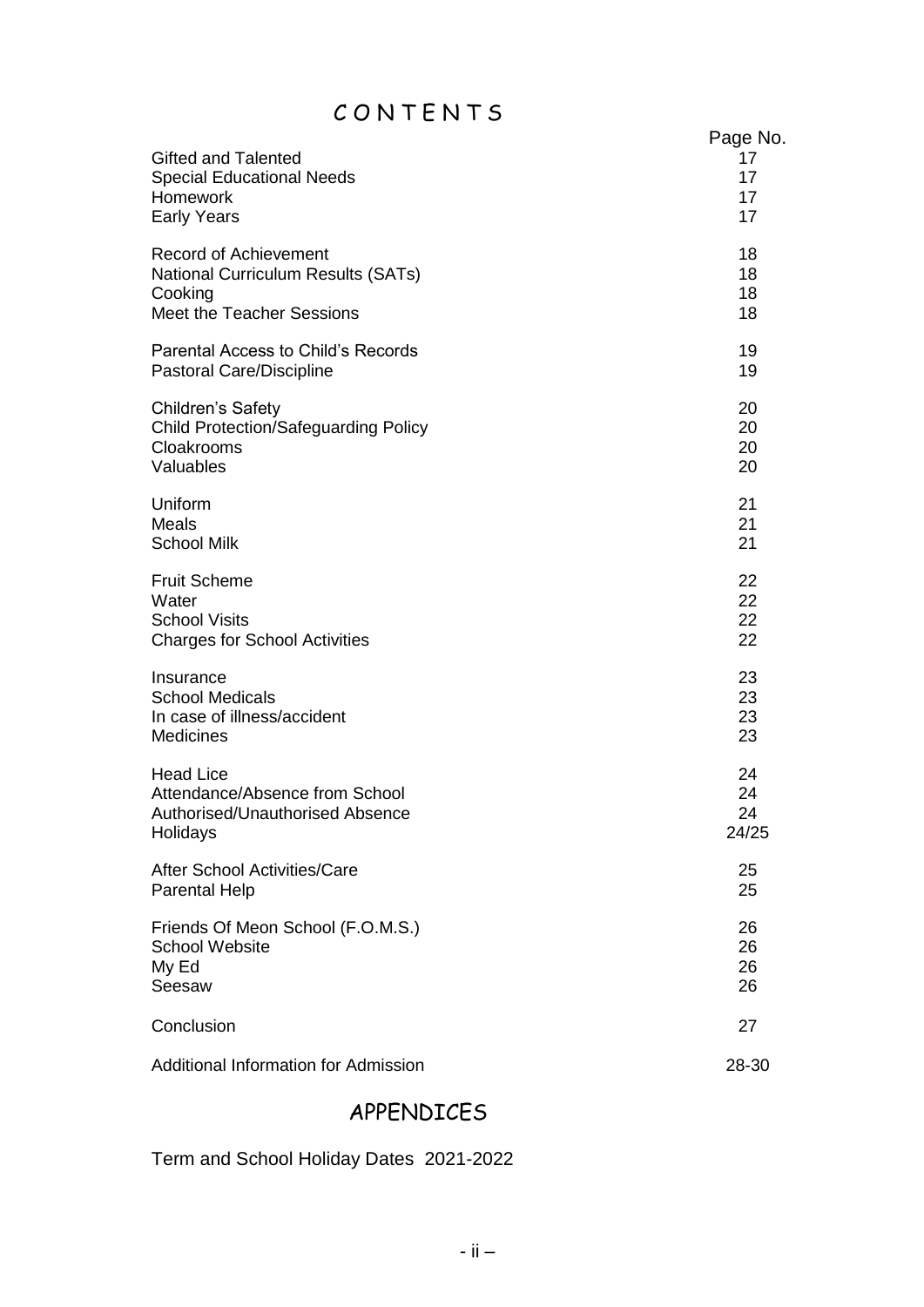## **Meon Infant School**

#### **September 2021**

#### Maximum capacity 180 Present Total Number on Roll: **178**

Although the information contained in this booklet is correct at the time of printing, it may be necessary to make changes or additions during the school year, or in subsequent years.

**Meon Infant School** is a mixed day school for children aged between 4+ and 7+ in the Milton area of Portsmouth. Children remain at the school until the Summer Term after they attain their seventh birthday when they transfer to a junior school. The majority of the children transfer to Meon Junior School. We make every effort to ensure continuity of the curriculum with the junior school by visits and discussions with colleagues before the children transfer.

Our teaching is far more meaningful if we have your support and if you are ever concerned about your child, please do come and see the class teacher or the Headteacher. Teachers are usually available before or after school and an appointment to see either the class teacher or the Headteacher is not always necessary but may save you time as teachers have after-school meetings and commitments.

We want the children to have a good academic education as well as to develop spiritually, morally and socially. Children are encouraged to participate co-operatively with their peers and demonstrate a high standard of courtesy and behaviour to other children, staff and visitors. We foster a good attitude and standard towards work, which gives children a sense of purpose. Children are encouraged to work using their own initiative.



#### **TEACHING & LEARNING POLICY STATEMENT**

The curriculum focuses on creative development, giving children the opportunity to gain knowledge and skills. English and Maths are integrated across the curriculum as well as being taught in their own right. Pupils are given tasks that are motivating and ability matched with the emphasis on learning independence.

The commitment of the school is to provide equal opportunities for all pupils through the whole curriculum.

Further details of the teaching & learning policy and other curriculum/management policies at the school are available on our school's website or on request.

There is more information about the curriculum further on in this booklet.

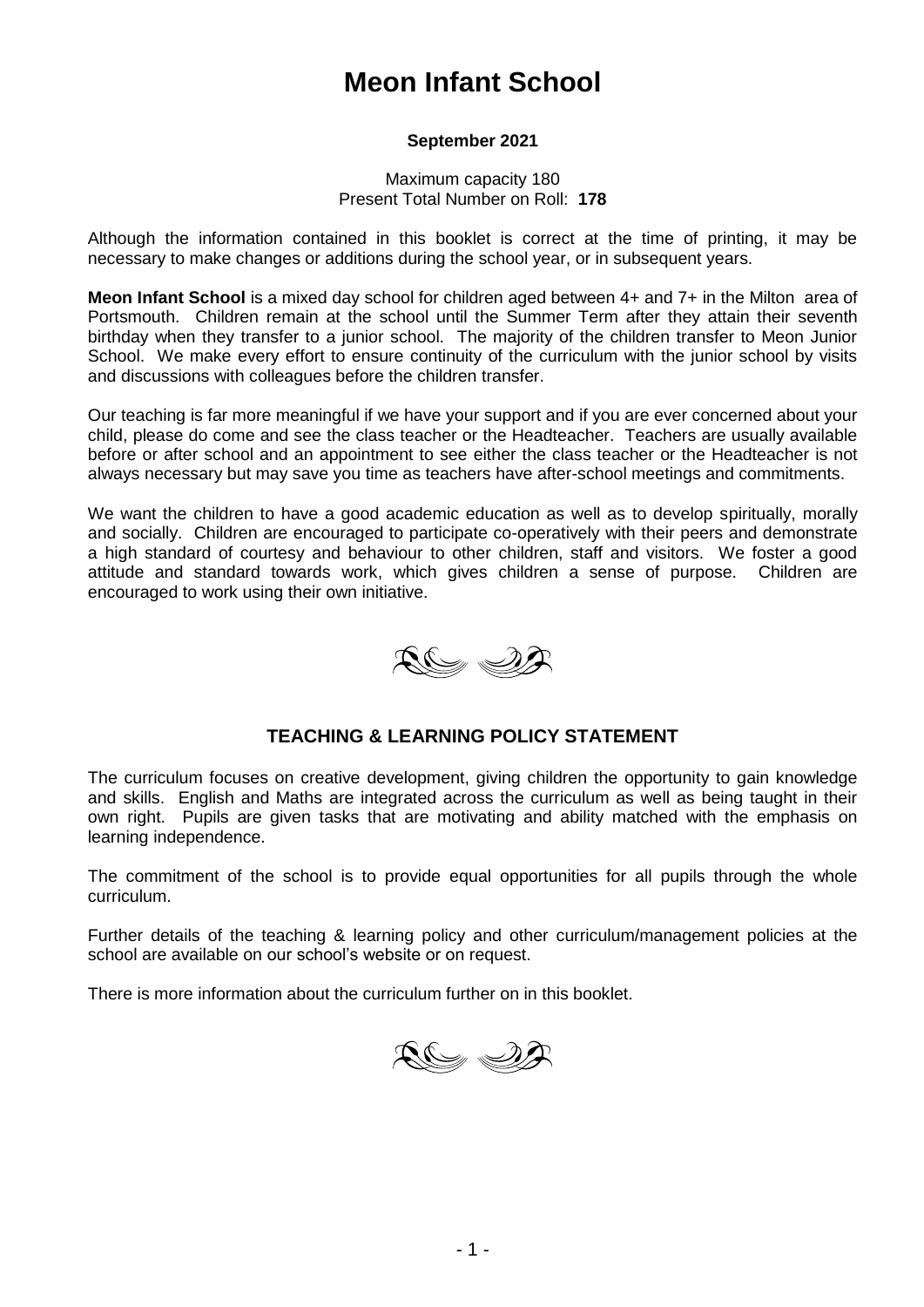#### **VALUES STATEMENT**

Meon Infant School is an "Outstanding" two form entry school in Milton in the South of Portsmouth. We are a small school with a big heart and work in partnership with the local community and other nearby schools.

#### **AIMS**:

We aim to provide a secure and nurturing environment where all teachers, parents, governors and visitors to our school are respected, valued and supported.

We aim to instil a life-long love of learning, which enables all of our pupils to have the confidence to flourish in an ever changing world.

We have high expectations for all of our pupils and aim to provide an education which is fun, creative, stimulating and appropriately challenging.

#### **VALUES**:

Respect, Resilience and Enjoyment.

**Respect** - for one another and the world around us underpins all that we do at Meon Infant School. We celebrate the fact that we are all different and may hold different beliefs. Through an understanding of these differences, we promote tolerance and respect.

**Resilience** - our engaging curriculum allows and encourages pupils to develop their skills to learn independently and to "have a go" at new and unfamiliar challenges. We encourage children to question and actively promote their reasoning skills in all areas of the curriculum to help develop enquiring minds.

**Enjoyment** - our school is a happy place. The dedicated staff provide a broad and diverse curriculum which we believe makes learning fun for all involved inspiring the children to be the best that they can be.

We invite you to take the time to "drop in" on our website to find out more about us....... [www.meoninfantschool.org.uk](http://www.meoninfantschool.org.uk/) 

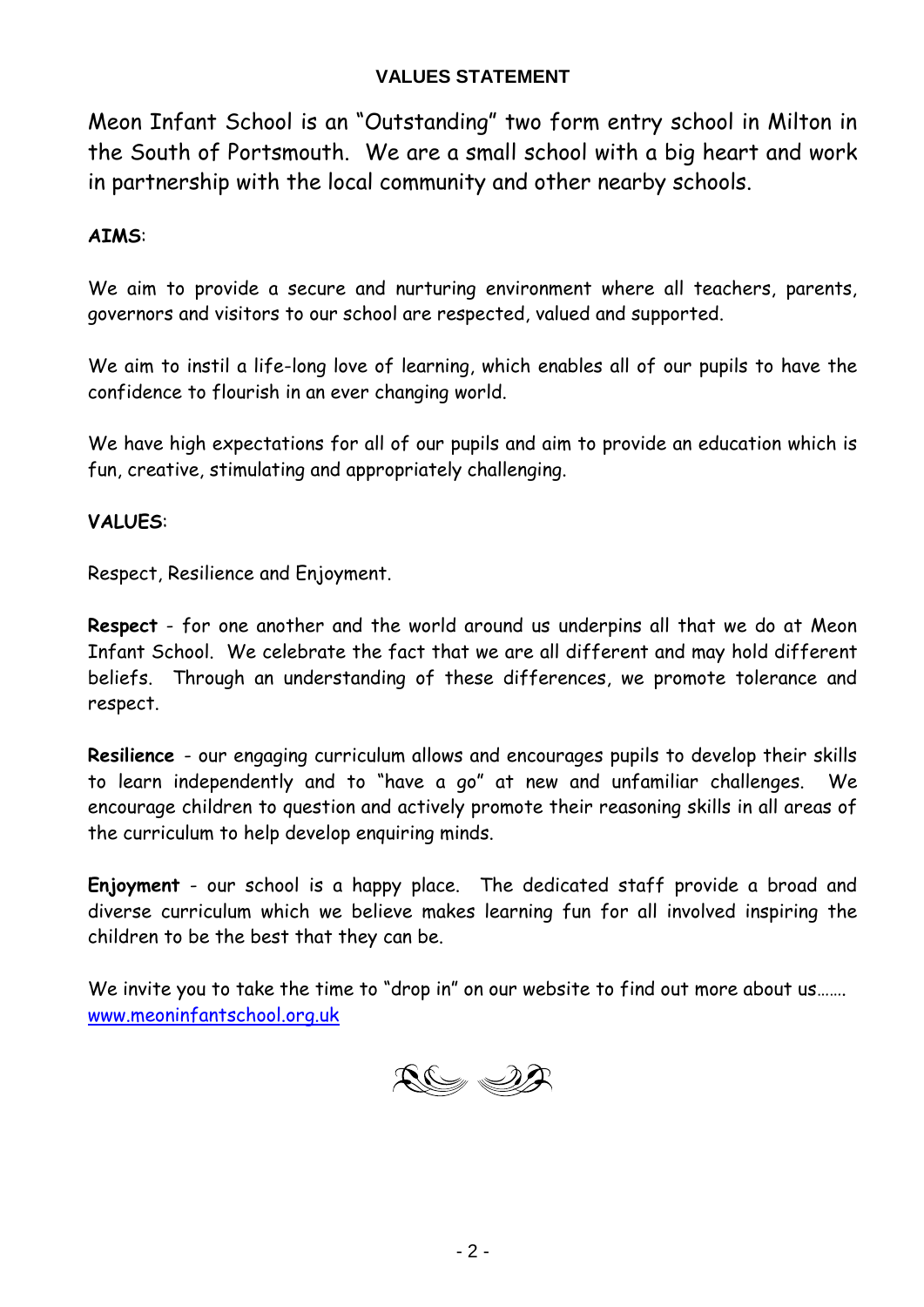#### **MEMBERS OF STAFF**

## **Teaching**

**Name Position Curriculum Responsibility**

Mrs. L. Daish Retiring July 21

Mrs. K. Morey

Mrs. L. Bailey Leaving July 21

Until July 21

Mrs. J. McIlvaney (Cox)

Acting Head from Sept. 21 DEPUTY HEADTEACHER Thinking lead

**Teacher** 

HEADTEACHER P.M./Able Child/CPD/PSHE/ Student Council

Science/Assessment /Phonics

Teacher E.Y./P.S.H.E./Geography

Teacher D.T.

Mrs. P. Greed **Teacher** Teacher Maths./R.E.

Mrs. K. Phillips Teacher Teacher Part time – 3 days P.E.

Mrs. A. Priston **Teacher Part time – 3 days** MFL/Music/ICT –

Mrs. K. Reid **Teacher** 

Mrs. A. Rogers From Sept. 21

Miss C. Young Teacher

Mrs. R. Thripp SENCO (shared with Moorings Way Infant School)

#### **Other Staff**

| Mrs. A. Simmons    |
|--------------------|
| Mrs. J. Loader     |
| Mrs. A. Balsom     |
| Mrs. D. Cheshire   |
| Mrs. S. Conway     |
| Mrs. D. Craig      |
| Mrs. K. Ferrett    |
| Mrs. D. Mundy      |
| Mrs. T. Redman     |
| Mrs. D. Somerville |
| Mrs. S. Sykes      |
| Mrs. J. Terry      |
| Miss M. Tomney     |
| Mrs. E. Bird       |
| Mrs. E. Balogh     |
| Mrs. A. Miah       |

Admin. Officer T.A. T.A. T.A/Lunchtime Sup. T.A./ Snr. Lunchtime Sup. Lunchtime Supervisor T.A. T.A./ Lunchtime Sup. Until July '21 T.A./Lunchtime Sup. T.A./ Lunchtime Sup. T.A./ Lunchtime Sup.  $T.A./H.L.T.A.$ Caretaker Cleaner Cleaner

**Office Manager** 

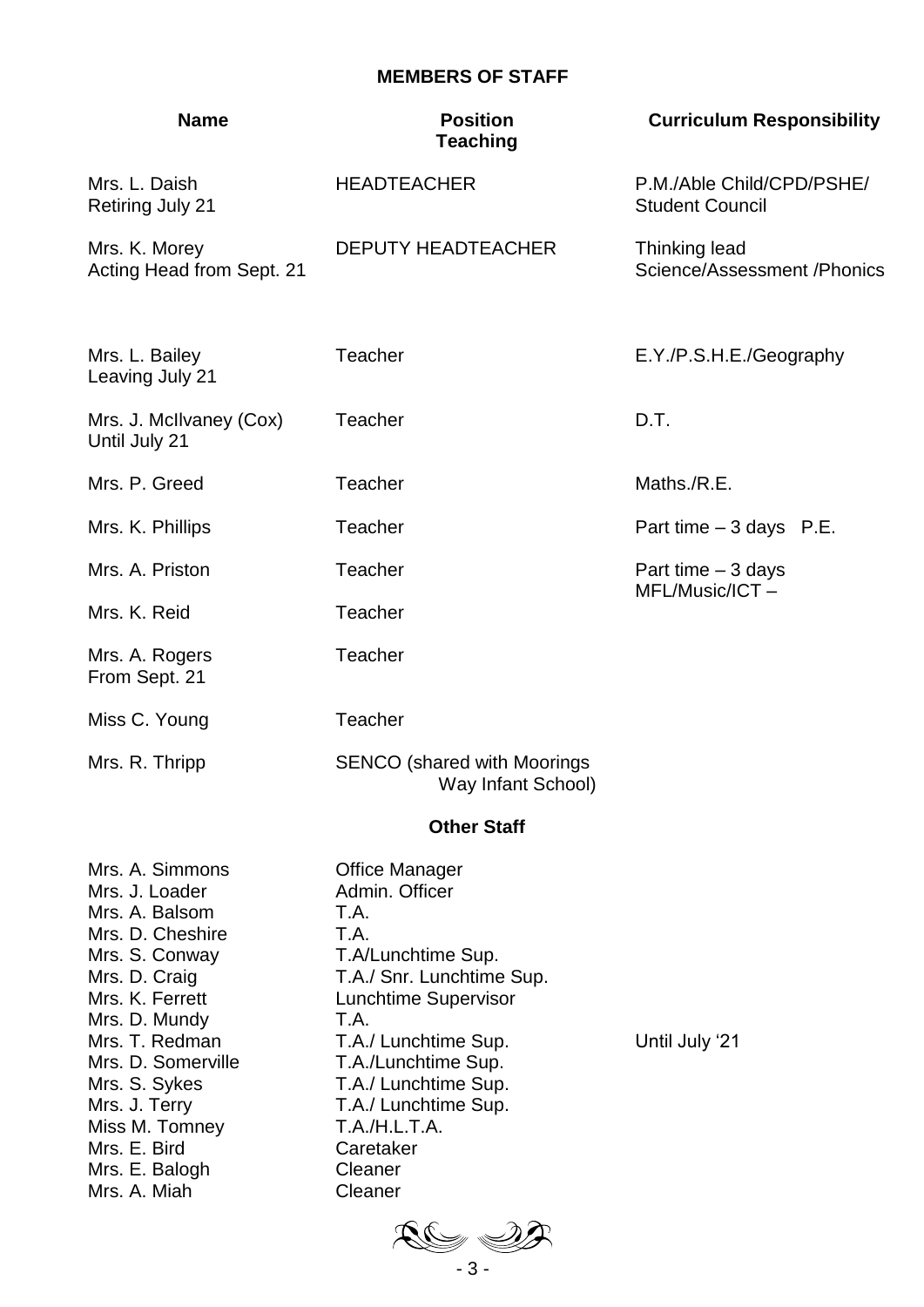#### **ACADEMY ADVISORY BOARD**

| <b>Name</b>                              | <b>Representation</b>     |                  |
|------------------------------------------|---------------------------|------------------|
| Ms. N. Shore<br><b>CHAIR</b>             | Community                 |                  |
| Mrs. L. Gatrell<br><b>VICE CHAIR</b>     | Parent                    |                  |
| Mrs. V. Boscaro                          | Community                 |                  |
| Mrs. Cox                                 | <b>Staff</b>              |                  |
| Mrs. K. Barrett                          | Community                 |                  |
| Mrs. J. Loader                           | <b>Staff</b>              |                  |
| Vacancy                                  | Parent                    |                  |
| Vacancy                                  | Parent                    |                  |
| Mrs. L. Daish                            | Headteacher               | Until July<br>21 |
| Mrs. A. Simmons<br><b>Office Manager</b> | <b>Clerk to Governors</b> |                  |

Governors can be contacted via the school.

Confidentially addressed communication will be passed on to the appropriate Governors as soon as possible.

The Advisory Board meets once every term and in addition Governor committees meet on a regular basis.

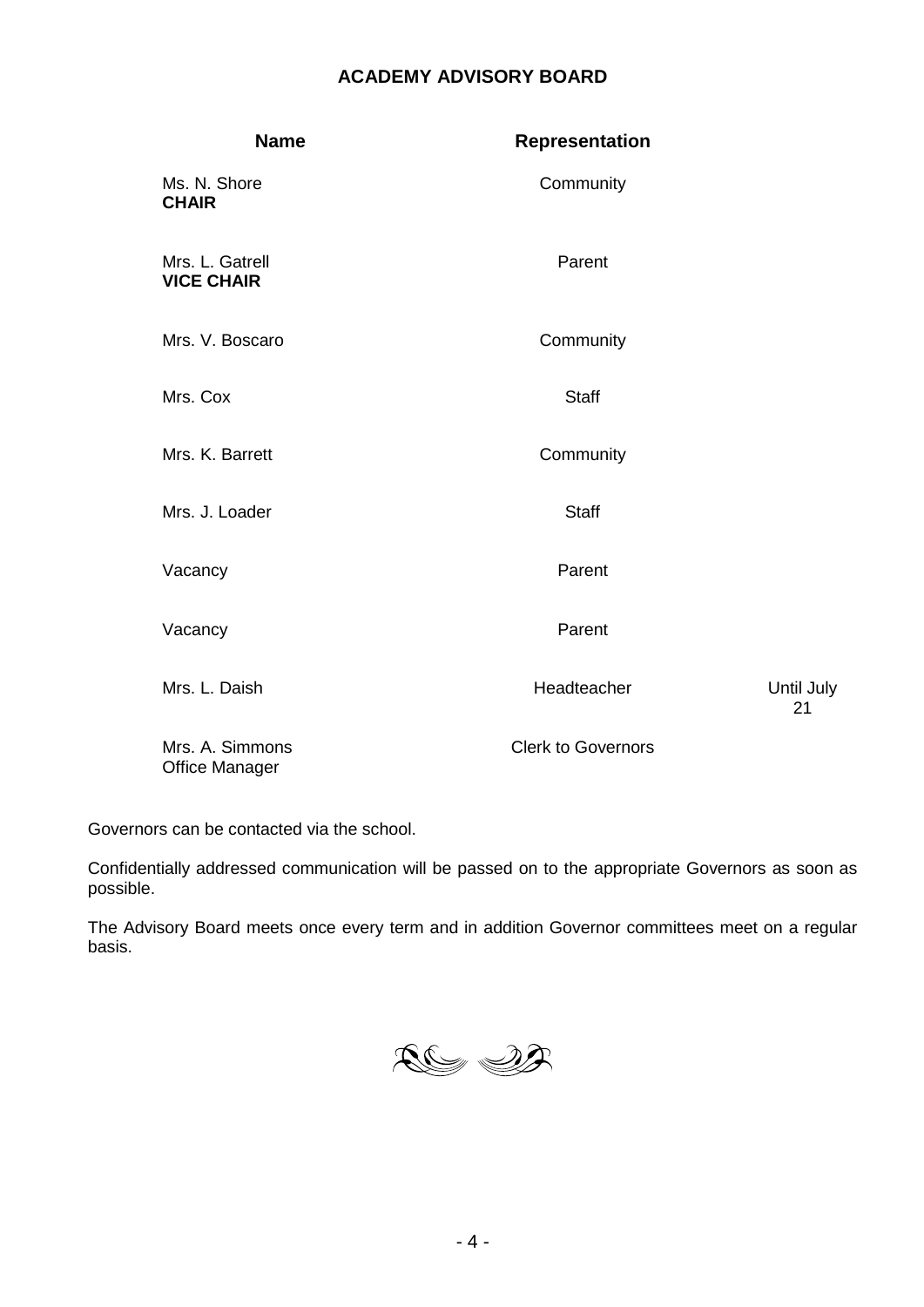#### **MEON INFANT SCHOOL SCHOOL ADMISSIONS POLICY 2021-2022**

Meon Infant is an Academy School and part of the Thinking Schools Academy Trust.

The school has an admission limit of **60** reception places. If the school is oversubscribed applications will be considered first according to the following priorities in the order set out below :

- 1. Children who are looked after by a local authority (i.e. in their care or provided with accommodation by the authority for a continuous period of more than 24hrs). Children who were previously looked after but immediately following being looked after became subject to an adoption order, residence or special guardianship order. (Please see additional information below).
- 2. Children or families who have a significant medical, physical or psychological or social condition. Evidence must be attached with the application form. Applications under this criterion must be supported by written evidence from an appropriate professional involved stating clearly why the preferred school is the most appropriate for the child and reasons why other schools in the city are inappropriate.
- 3. Children living **within** the school's designated catchment area. (If the school cannot admit all applications from the catchment area, priorities 4 (i) to (iii) below will be used). (Please see additional information below).
- 4. Children who live **outside** the school's designated catchment areas in the following priority order
	- (i) children who have a brother or sister (living in the same household) already on roll and who will still be attending the school the following academic year. *(NOTE – this category includes step-brothers/sisters, adoptive brothers/sisters living within the same household or children whose parents are married or cohabiting and live together within the same household.)* (Please see additional information below).
	- (ii) children eligible for service premium *(Note – service premium is paid to eligible children of armed services personnel under S14 of the Education Act 2002)*
	- (iii) children of staff employed at the school
		- a. where the member of staff has been employed at the school for 2 or more year at the time at which the application is made and or
		- b. the member of staff is recruited to fill a vacant post for which there is a demonstrable skill shortage.
	- (iv) children who live closest to the school, based on the shortest distance from home to school, measured on a straight line "**as the crow flies**" (this distance will be used where necessary to prioritise applications. Should there be two or more identical distances requiring prioritisation, this will be done by casting lots. (please see additional information below). *(Note: should a school be oversubscribed from within the criteria 4(i) to 4(iii) above then any additional criteria as given in 4(i) to 4(iii) above will be used to prioritise applications within these categories.*



#### **Displaced sibling:**

Where the LA is unable to meet the parental preference in relation to a catchment school, the LA will have to allocate a place at a lower preference school or even allocate the next nearest school with places available. Parents may prefer to then try and get a place for another sibling in the same school. In such instances, this school could then be treated as the catchment school for subsequent sibling applications. **Parents would have to notify the LA on application that they consider this exception applies.** If the application was for the actual catchment school this criterion would still be applied. This would be applicable to Portsmouth Schools who have catchment criterion as part of their admissions policy.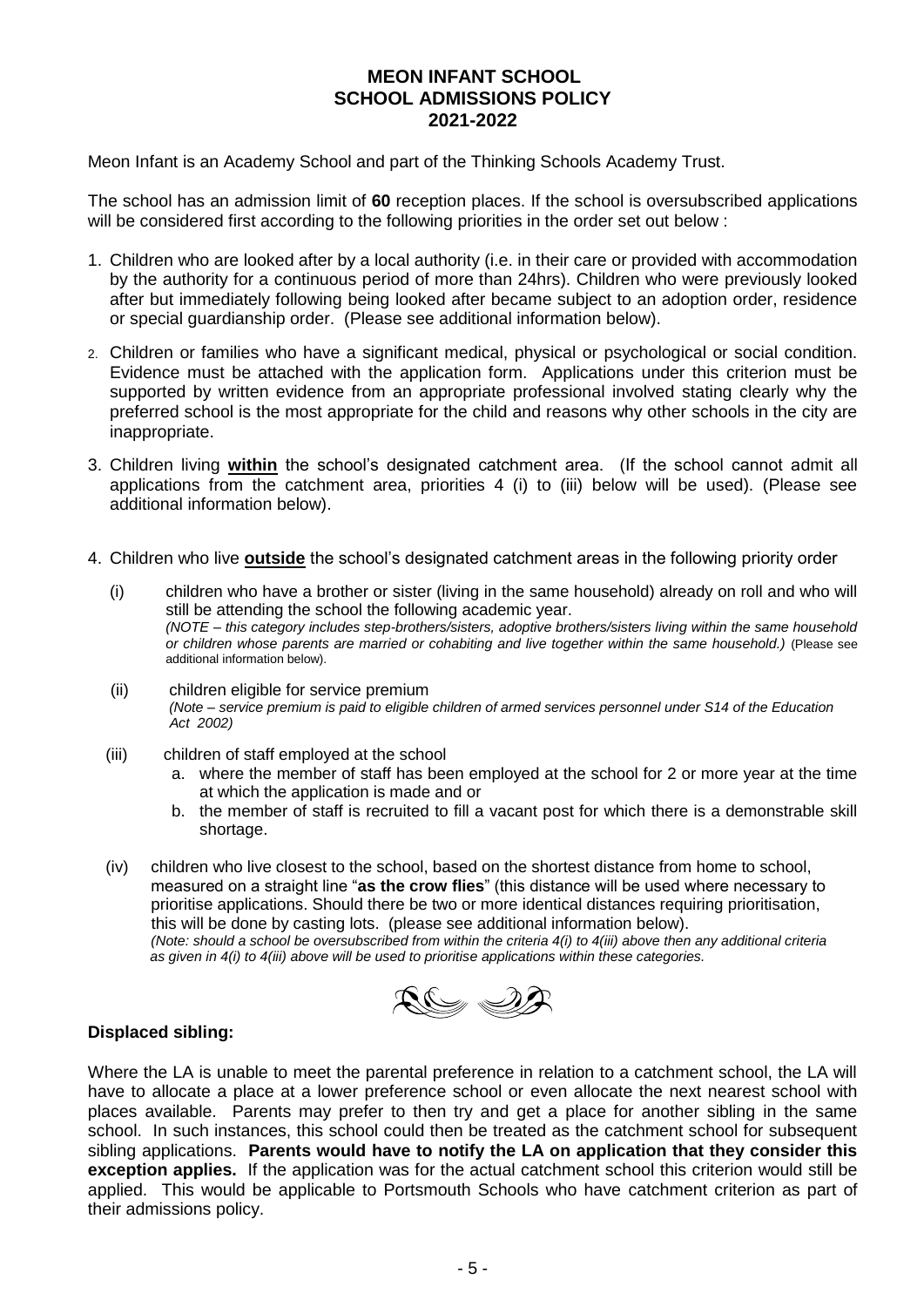#### **Pupils with statutory education, health and care (EHC) plan:**

The Admissions code states… "*all children whose statement of special educational need (SEN) or Education Health and Care (EHC) plan names the school must be admitted".* These children will have priority for admission over and above all other admission applications and will be included in the admissions allocation process.



#### **Other Applications**:

Applications can be made for the school for any year group at any time of the year. These are in year applications. All applications will be processed by Portsmouth City Council. If places are available in the child's particular year group, the Admission Service at PCC will notify both the school and parents.



**APPLICATION DATES**

Applications can be made on-line or in paper format from 1<sup>st</sup> November of the year preceding admission. The closing date is 15<sup>th</sup> January and all on time applications will be considered after this date.



#### **ADMISSION ARRANGEMENTS**

The statutory position is that parents do not have to send their child to school until the term following their child's  $5<sup>th</sup>$  birthday. However, most Portsmouth community and controlled infant and primary schools admit Year R pupils on to the school roll before the end of September, in the school year in which the child has his/her  $5<sup>th</sup>$  birthday. The school year starts on  $1<sup>st</sup>$  September and ends on  $31<sup>st</sup>$ August. Children will start part-time initially (part time is up to 5 sessions a week). There is no school for new entry children during the first week of the term as teachers undertake "home visits".

Children whose birthday is between 1<sup>st</sup> September and 31<sup>st</sup> December will become full time during the first three weeks of the Autumn Term. Children whose birthday is between 1<sup>st</sup> January and 30th April will become full time during the first 4 weeks of the Autumn term Children whose birthday is between 1<sup>st</sup> May and 31<sup>st</sup> August will be full time during the first 5 weeks of the Autumn Term (depending on start date we aim to have all children in full time by the end of September). A programme will be issued to parents well in advance of the start dates outlining attendance requirements.

The Headteacher reserves the right to modify the above arrangements for individual children.

#### **DEFERRED ENTRY INTO YEAR R**

Where parents do not wish to take the opportunity for early admission they may defer entry of their child to the beginning of either the spring or summer term. Entry cannot be deferred beyond the beginning of the term after the child's 5<sup>th</sup> birthday, nor beyond the academic year for which admission is sought.

It is expected that before being admitted children will:

- be able to use the toilet independently (and usually be dry during the day)
- have some independence in dressing and feeding themselves
- be able to communicate their needs
- be able to cope with the demands of a school setting

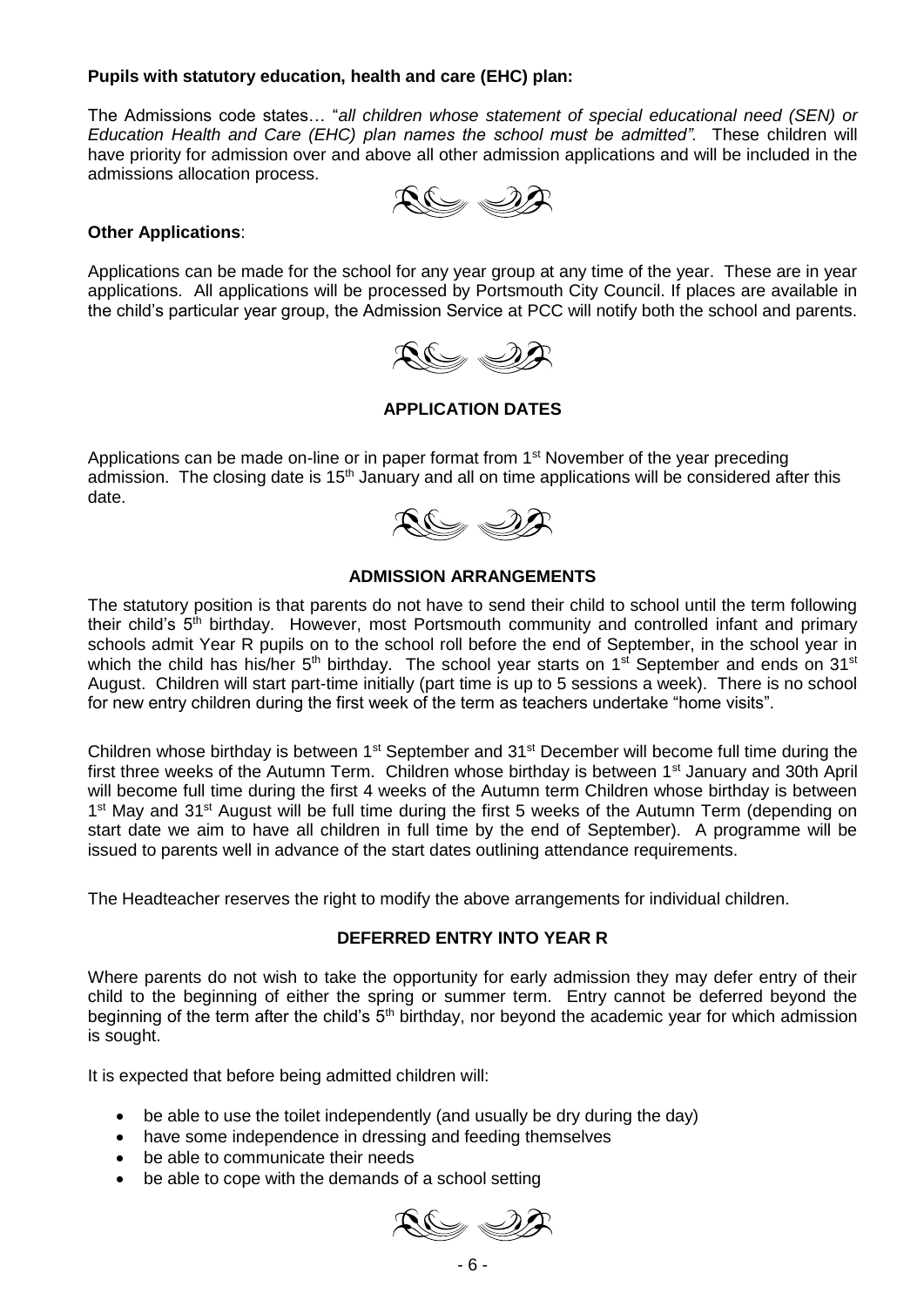#### **Objections to the OSA (Schools Adjudicator)**

Objections to these admissions arrangements can be made to the OSA by **15 May 2021**  see link below

[https://www.gov.uk/guidance/schools-adjudicator-make-an-objection-appeal-or](https://www.gov.uk/guidance/schools-adjudicator-make-an-objection-appeal-or-referral#objections-to-and-referrals-about-determined-school-admission-arrangements)[referral#objections-to-and-referrals-about-determined-school-admission-arrangements](https://www.gov.uk/guidance/schools-adjudicator-make-an-objection-appeal-or-referral#objections-to-and-referrals-about-determined-school-admission-arrangements) or contact the OSA

[osa.team@schoolsadjudicator.gov.uk](mailto:osa.team@schoolsadjudicator.gov.uk)

OSA, Bishopsgate House, Feethams, Darlington, DL1 5QE



#### **Catchment Areas**

A catchment area is a geographical area defined by the council. The idea of having a catchment area is to give some priority for the admission of children living in the local area of the school. Living in the catchment area does not guarantee a place at the school. Catchment areas are determined by home address (the child's permanent residence). Further details of the individual school's catchment area will be provided on the council's website or by contacting the Admissions Service.

#### **CURRENT CATCHMENT AREA**

All children in our catchment area have a right to attend the school. In general terms our catchment area covers the following roads:

| Admirals Hse. 1-21     | Cr  |
|------------------------|-----|
| <b>Bertie Road</b>     | Cr  |
| <b>Blendworth Road</b> | Dio |
| <b>Bonchurch Road</b>  | Dy  |
| <b>Broom Close</b>     | Ed  |
| <b>Broom Square</b>    | Eu  |
| <b>Catisfield Road</b> | Fa  |
| <b>Cheriton Road</b>   | Fu  |
| <b>Church View</b>     | Gis |
|                        |     |

Locksway Road irze Lane 1982 - Milton Locks 1985 - Shelford Road<br>Sors Road 1-103 - Milton Park Ave. 1986 - Stowe Road Sors Road 1-103 Milton Park Ave.

ofton Road Hollam Road Milton Road 199-295 Towpath Mead<br>omartv Ave. Ironbridge Lane 1-7 Morgan Road Trevis Road omarty Ave. Ironbridge Lane 1-7 Morgan Road Trevis Road<br>ckens Hse. Lockswav Road Oakdene Road Velder Avenue 1-50 lgeware Road Mayles Road Posbrooke Road Waterlock Gardens Broom Square Euston Road Meon Road Rosetta Road Weston Avenue ir Oak Road Meryl Road Seaway Crescent

Bonchurch Road Dymond Hse.1-33 Longshore Way Pleasant Road Warren Avenue 1-85

N.B. New housing developments may also be included in the catchment area in future. Please see Portsmouth City Council website for more up to date information.



#### **REGISTRATION**

Applications can be registered on-line (preferred method) or in paper format from 1<sup>st</sup> November of the year preceding admission. The closing date is 15<sup>th</sup> January and all applications will be considered after this date. The date of application does not give priority to admission.

 $AC$ 

**MULTIPLE APPLICATIONS**

Some parents may apply for more than one school, including the catchment area school, specifying preference on the registration form. The LA will make the final decision in this matter and may contact parents if necessary for clarification.

 $\mathcal{E}(\mathcal{G})$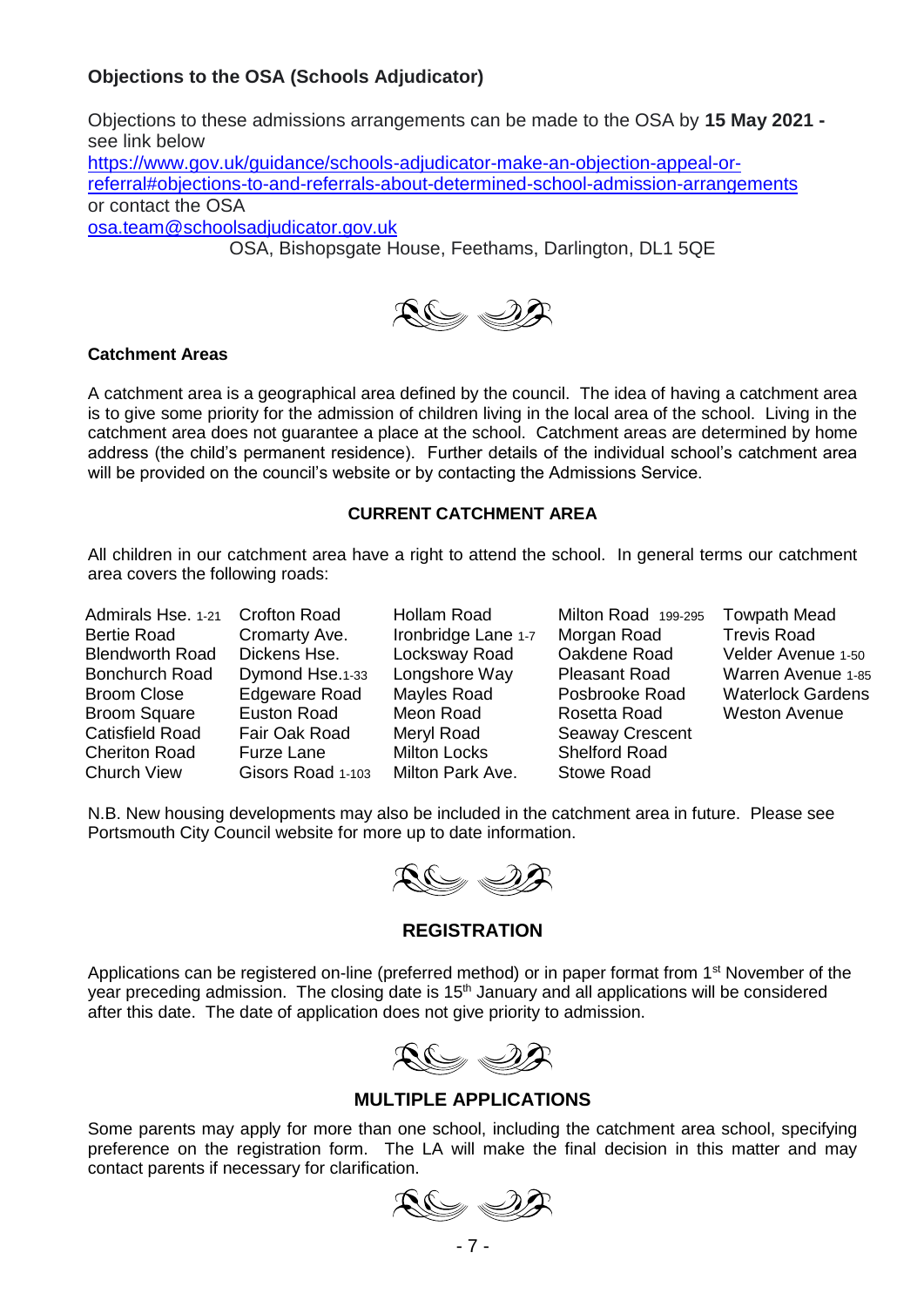#### **CLASSROOM STAFFING**

Each class will have the equivalent to 1 full time teacher.

YR classes will have teaching assistants to at least the minimum requirements of the local authority.

Other classes have a proportion of teaching assistant time during the week if the school budget can fund it. The Trust would aim that this assistant time is at least 1 hour a day but priority would be given to the younger classes if this were not possible. At present 21 hours a week are covered with T.A. support in Years 1 & 2 and full time support in Year R. There may also be 1:1 support staff in the classroom.

Please also see Additional Information at the end of this brochure.



#### **GETTING TO KNOW THE SCHOOL**

All reception new entry parents are invited into the school for a visit so they know as much about the school as possible. Appointments can be arranged by contacting the school office. There is also a 'virtual' tour on the school's website. The child will also have introductory visits so he/she can feel as relaxed and familiar with his/her start to school.

When the child starts attending school parents are offered a session to come in and share classroom activities with their child. During this time there will be discussion and information sessions about the curriculum with the Headteacher and class teacher.

Children may stay to lunch after they are full time (according to the date stated by the Headteacher) and have become settled in the school situation. Parents, on request, may come in and see how lunch times are organised. The hot meals menu is on view to parents each week in the hall. There is also a copy on the parents' notice board just inside the main door.

Unfortunately due to covid restrictions the above programme may change in line with guidelines issued by the Government.



#### **SCHOOL ORGANISATION**

The school is organised into six classes, with two classes in each year group. These may change depending on the number of children in school each year. In every class the main aim of the teacher is to cater for the needs of the individual child, including those who may have learning difficulties and for the very able. Some time is spent as a class, but most of the work is organised on a small group or individual basis, as young children develop at different rates. Each child is then able to work to their own ability/pace. Class sizes are kept as small as possible depending on demand for places and budget restrictions. Teaching assistant's help is also a regular occurrence throughout the school.

Children are encouraged to work independently; undertaking tasks set on a daily/weekly basis, to aid motivation giving desire to learn and an interest to develop educationally. This helps pupils to have more control of their learning and trains them for later on in their education when they have project/examination work. Teachers ensure that pupils have the assistance they need to complete tasks to gain the necessary knowledge/ standard and achieve the school's curriculum.

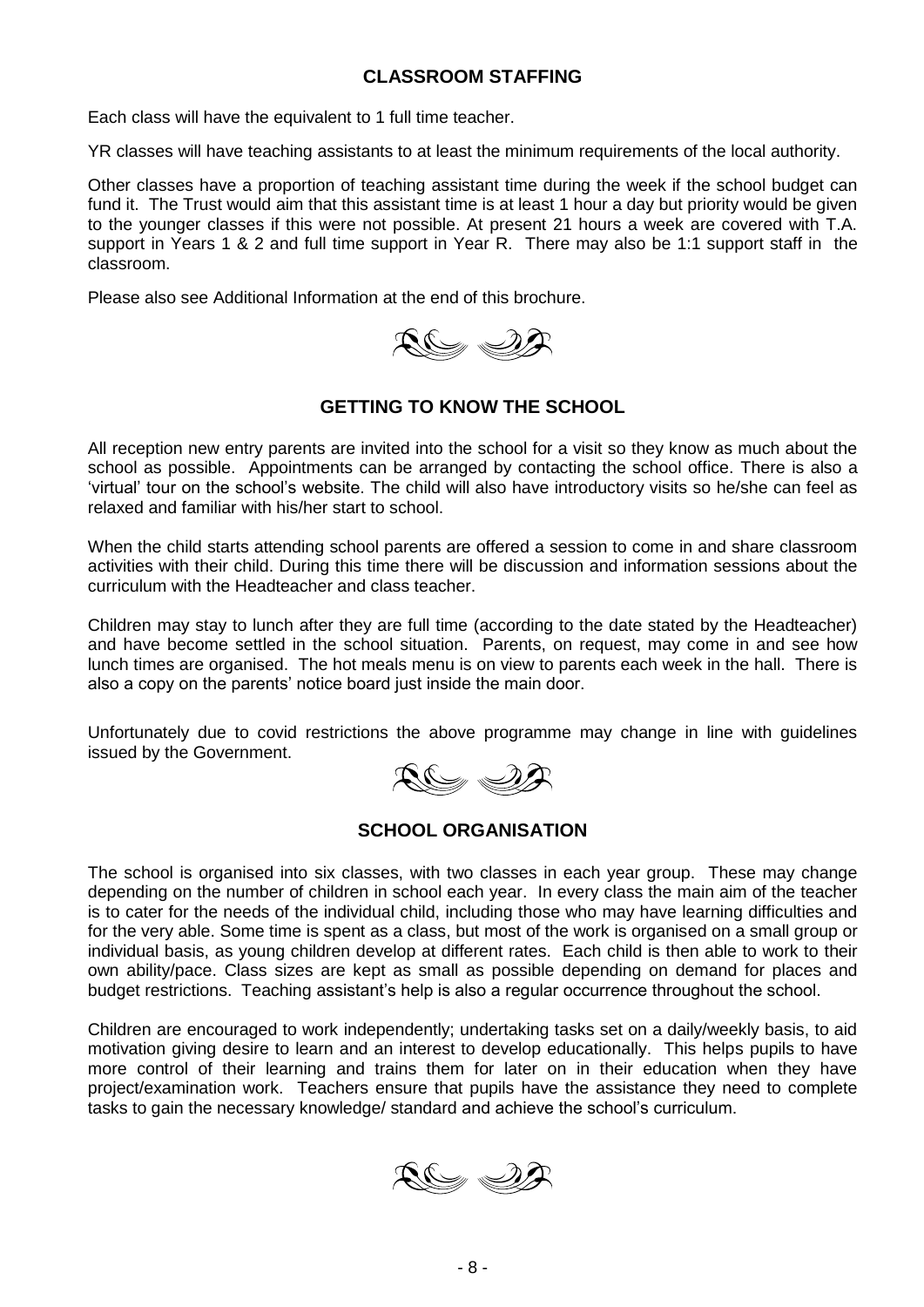#### **SCHOOL HOURS**

School starts at 8.50 a.m. and finishes at 3.20 p.m. with a lunch break from 12 midday until 1.10 p.m. We cannot accept responsibility for children arriving at school before 8.40 a.m. and would ask that your child does not arrive before this time. Parents/carers are requested to stay with their child until they enter the classroom. Children who go home to lunch should not return before 1.10 p.m. The school is not open after 5.00 p.m. (4.30 p.m. on a Friday) for children to collect forgotten items.

The school bell will be rung at 8.50 a.m. for the start of the morning session in order that all children may have time to hang up coats/bags etc. and be in the classroom ready for registration at 8.55 a.m. We ask that parents do not remain in the school after this time in order that the teacher may begin the session on time. Registration takes place from 8.55 – 9.05. Children arriving after this time but before 9.15 will be recorded as late. Children arriving after 9.15 will be recorded as unauthorized.

Once the children have settled into school it is encouraged that parents leave them at the door so that their independence may be encouraged. If you wish to speak with the teacher on an urgent matter please either email or telephone the school office – [office@meoninfantschool.org.uk](mailto:office@meoninfantschool.org.uk) or 03333602170.

To improve the safety of the children in school the school gates are locked during the day (Locked at 9.00 a.m. and re-opened at 3.10 p.m.). Access to the school (apart from the morning, and home time) can only be gained from the main door by a bell system.

Children should enter and leave the school by the playground gates. If you arrive at school later than the gate opening times please come round to the main entrance in Shelford Road.

**NO DOGS**, except Guide Dogs/Therapy Dogs, are allowed into the school grounds or buildings. Please do not walk your dog to school. They are also not permitted to be tied up on school property e.g. fencing, gates, entrance etc. You will appreciate that not all children are familiar with dogs and it can cause stress at times both to children and the dogs themselves.

Children may ride bicycles/scooters to school. We have an area inside the entrance gate in Shelford Road to "park" bikes and scooters. No equipment should be ridden in the playground at any time.

The school is a **NO SMOKING AREA** and we ask that you do not extinguish cigarette ends on the school property or even immediately outside the building/grounds.

The school office is open during school hours.

PLEASE NOTE: During Covid restrictions start and finish times are staggered to ensure children enter school into their "bubbles".

 $\mathbb{C}$  and  $\mathbb{C}$ 

**TEACHING HOURS**

The Secretary of State recommended in a Department of Education Circular (7/90) a minimum number of teaching hours for each Key Stage age group. This time does not include the statutory daily act of worship, registration, the lunch break or playtimes.

 $\mathcal{X}\subseteq \mathscr{D}$ 

#### **INSET DAYS**

We have 5 Inset (Professional Training) days throughout the year. These are usually organized at the beginning of the new academic year and, where possible, coincide with Meon Junior School and Moorings Way Infant School to make it easier for parents with children in both schools. These dates are advertised on the school's website and sent out in newsletters.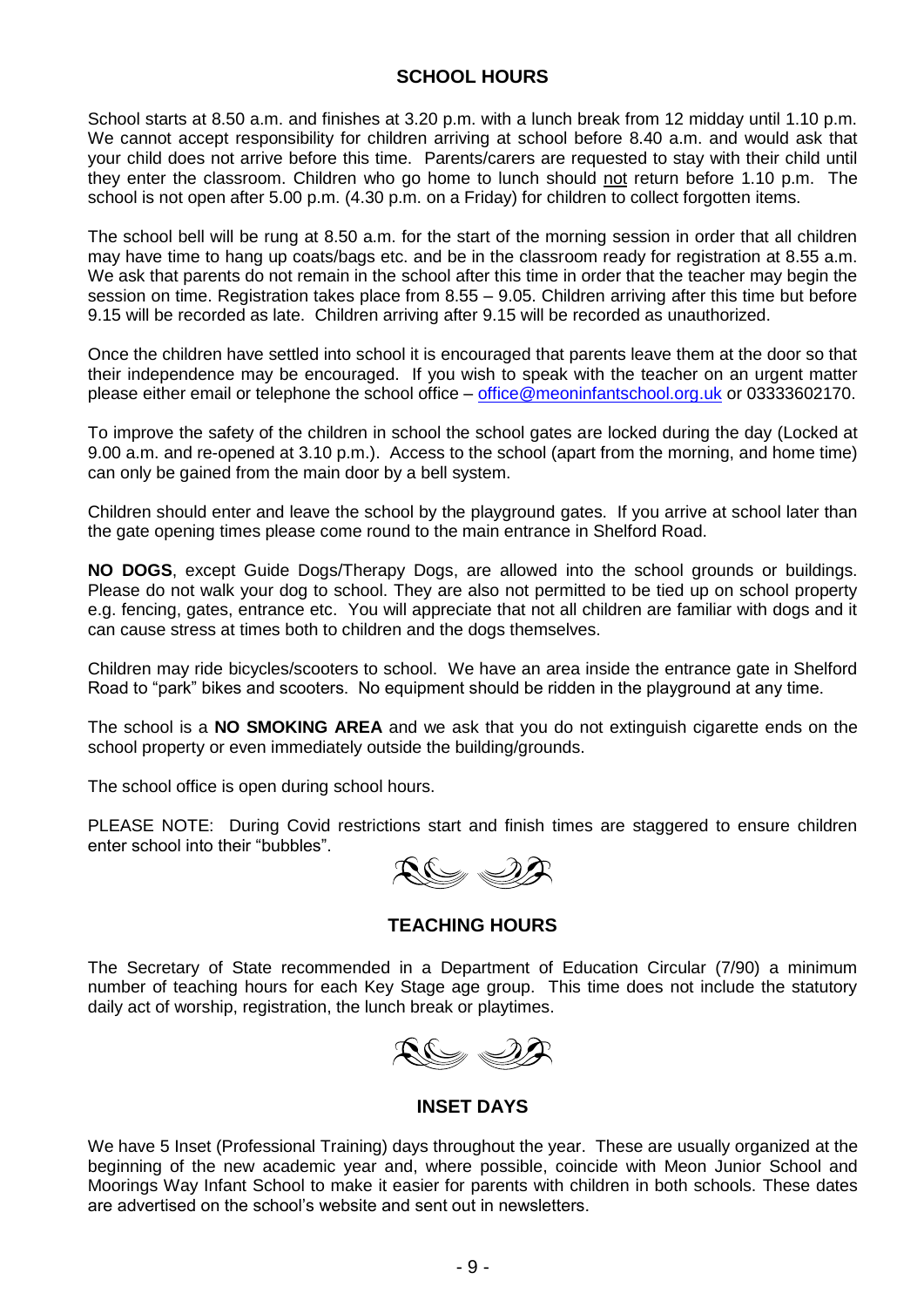- 1. To develop a caring, friendly environment which encourages the positive self-image of children.
- 2. To encourage responsibility and independence in children.
- 3. To help pupils to develop lively inquiring minds and be motivated to apply their understanding, knowledge and skills.
- 4. To provide a broad, balanced and relevant curriculum within the statutory guidelines.
- 5. To provide a community that is responsive to all children of whatever gender, ability, religious beliefs or race.
- 6. To develop wider relationships between the school and the local community to help pupils understand and respect the world in which they live.
- 7. To recognise and appreciate the role parents play in the education of their children and the importance of a home school partnership.
- 8. To promote Healthy Lifestyles by giving the children the necessary skills, attitude and values that encourage them to lead a happy, safe, healthy, fulfilled and productive life.



#### **O.F.S.T.E.D.** (Office for Standards in Education)

As part of the Government's Education Policy all state schools are required to have OFSTED inspections, usually on a 3 year rota.

Meon Infant School was last inspected in May 2009. We feel proud that the OFSTED team, for the **THIRD** time, recognised our school as providing an "**outstanding**" education for all our children.

A copy of the report is available on request at the school office.

 $AC$ 

#### **AWARDS**

We have received the International Schools Award, Healthy Schools Quality Mark and QES -Portsmouth Community Improvement Partnerships Award and P.E. Silver Award.

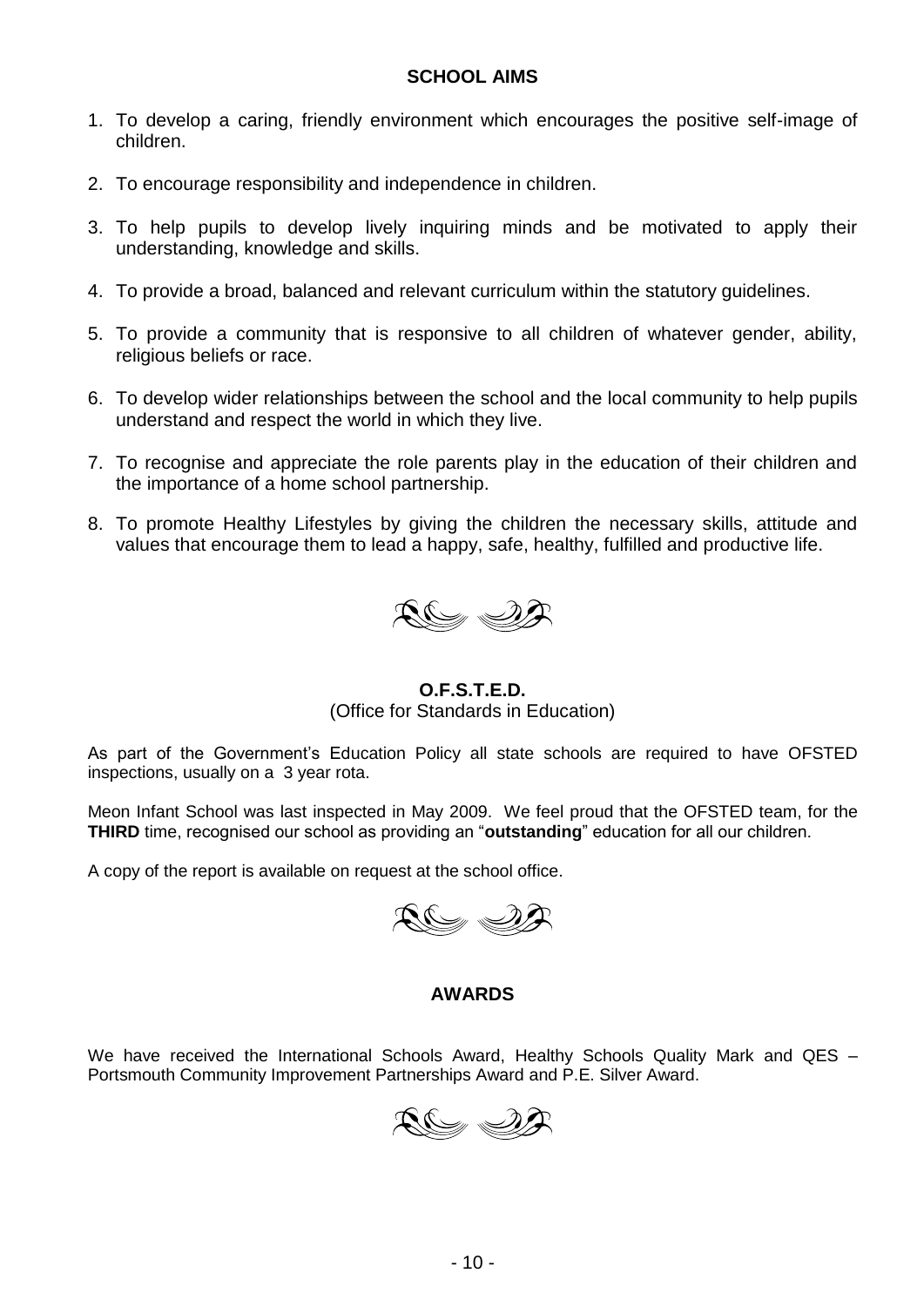#### **WHAT YOUR CHILD IS TAUGHT**

Many of the subjects taught are covered through a topic-based creative curriculum which is a lively and effective way for children to learn. Greater emphasis is placed on the core subjects – Reading, Literacy work, Mathematics, Science, I.T. PSHE and R.E. The curriculum also includes work on the creative arts – Music, Design & Technology and P.E. to give an all round education. History and Geography are also included in the topics to add variety and interest which is a stimulating way for children to learn. All of your child's achievements are measured using the 2014 national curriculum framework. Topics are planned for each year group taking full account of national curriculum requirements. French is also taught informally to provide children with opportunities to experience another language and culture.

Children are given plenty of opportunity to observe, record and evaluate at first hand. If you have any concerns about your child's curriculum please contact the Headteacher and/or Chair of Governors.



#### **THE CREATIVE CURRICULUM**

Flexibility is now allowed within the curriculum so each year group has worked hard to update and approach the teaching of topics in a fresh way, which includes greater use of the local environment. However, due to covid restrictions local trips are very few at this time.

#### CORE SUBJECTS FOUNDATION SUBJECTS

**Mathematics** Religious Education **PSHE/RSE** 

English **English** Art, Design & Technology, Mathematics and Art Art, Design & Technology, Science **Music, Physical Education Music, Physical Education** Information Technology Modern Language (from Year 7)

However, there are also national requirements and programmes of study for all the core and foundation subjects. These are what the children should be expected to know and be able to do at the age of 7. Children will be assessed for some of these subjects at this age to identify whether they have reached age related expectations.

The teacher assessment of the Year 2 children (6-7 year olds) takes place during the summer term (usually May). The assessment of the Year 2 (6-7 year old children) at the school during the summer term 2021 was not undertaken due to the covid19 lockdown.

There is also a Phonic Screening which takes place in Year 1. However, again this was not undertaken in June 2021 due to covid lockdown.

The National Curriculum requirements and the school's policies based on these study programmes are available to parents on request.

The National Curriculum school year groups are as follows:

| Age of pupil at end of<br>school year 31st August | Year Group                   | Age of pupil at end of<br>school year 31 <sup>st</sup> August | Year Group    |
|---------------------------------------------------|------------------------------|---------------------------------------------------------------|---------------|
| 5                                                 | Foundation Stage (EYFS) (YR) | 12                                                            | Year $7 (Y7)$ |
| 6                                                 | Year 1 $(Y1)$                | 13                                                            | Year $8$ (Y8) |
|                                                   | Year $2 \quad (Y2)$          | 14                                                            | Year $9$ (Y9) |
| 8                                                 | Year $3$ (Y3)                | 15                                                            | Year 10 (Y10) |
| 9                                                 | Year 4 (Y4)                  | 16                                                            | Year 11 (Y11) |
| 10                                                | Year $5$ (Y5)                | 17                                                            | Year 12 (Y12) |
|                                                   | (Y6)<br>Year 6               | 18                                                            | Year 13 (Y13) |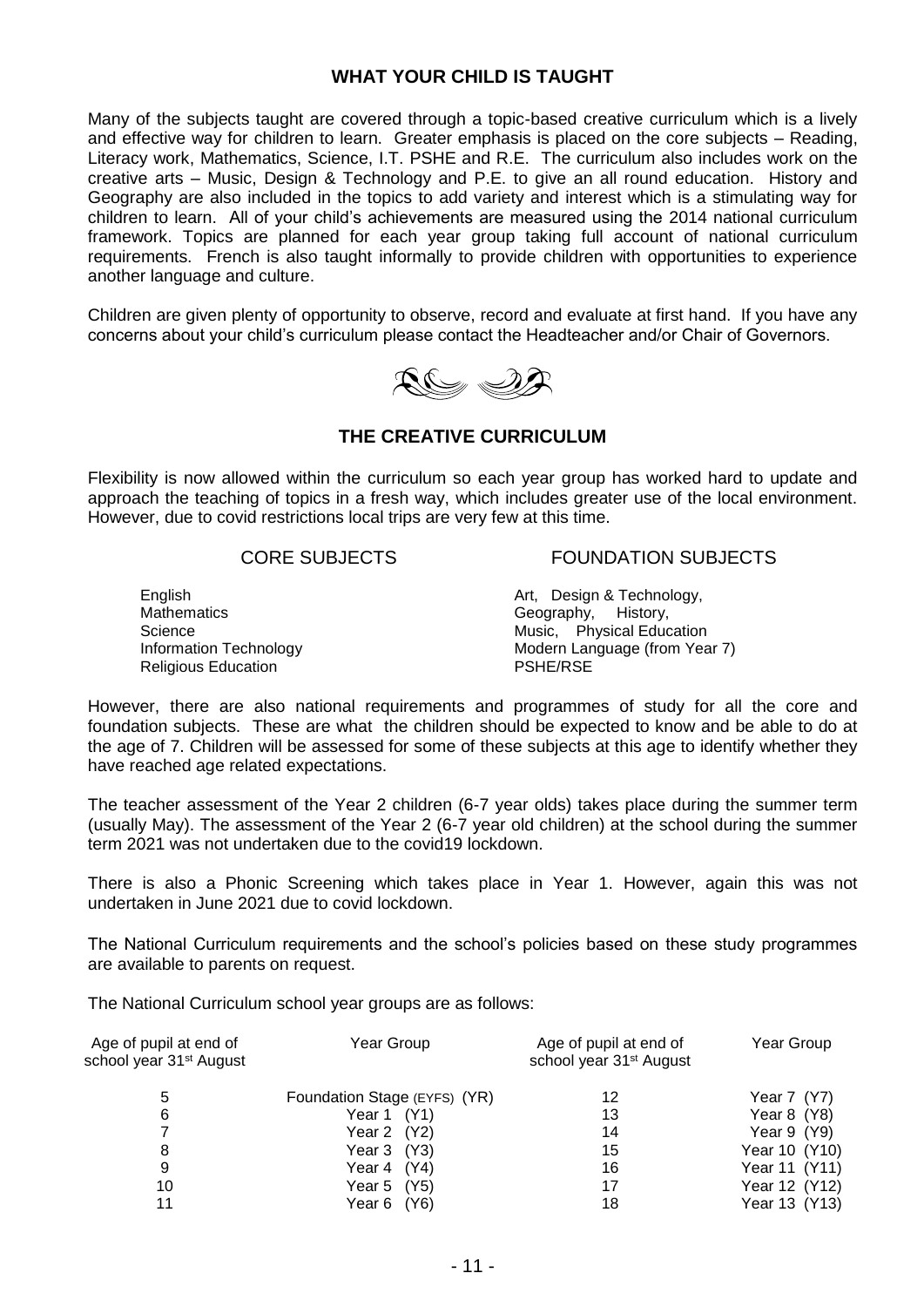A new entry child is part of EYFS whether he/she is admitted in the Autumn, Spring or Summer term of the current school year. Immediately after the summer holidays in September, all these children become Y1. School years run from September to August inclusively.



As part of the Thinking Schools Academy Trust (TSAT) we undertake to promote their philosophy and approach to education:

#### **THINKING HATS**



The 6 Thinking Hats each represent a different type of Thinking. They are used in lessons to encourage children to think carefully and critically – encouraging them to think beyond their own perspectives and holistically respond to situations rather than only using one type of thinking.

| <b>Hat</b>   | <b>Type of Thinking</b> | <b>Questions to stimulate thinking</b>                   |
|--------------|-------------------------|----------------------------------------------------------|
| Red          | Emotions                | How does that make you feel?                             |
| Yellow       | <b>Positives</b>        | What is good and why?                                    |
| <b>Black</b> | Limitations             | What might a limitation be and why?                      |
| White        | Facts                   | What are the facts we already know? What do we not know? |
| Green        | Solutions/Creativity    | How might we solve that? What strategies have we got?    |
| Blue         | Process control         | Where have we been? What are our next steps?             |

Applications:

Across the Trust the Thinking Hats are often used to support peer and self-assessment. They provide the opportunity to develop reflective and flexible thinkers who carefully look for solutions, whilst acknowledging positives, limitations, facts and emotions. Because of this Hats also weave an important thread through the pastoral curriculum and provide a clear and structured framework to discuss thoughts and feelings, e.g. by working through a 6 Hat analysis and reflecting from the different perspectives children can gain a deeper understanding of how their behavior impacts others and begin to rationalize their emotions in a non-destructive manner. They also provide a flexible approach to discussions as there are no rules regarding the order the children use the Hats or which they choose to omit or revisit. This means that children can guide their own analysis leaving no stone unturned. The approach in this sense can improve children's independence and confidence

#### **THINKING MAPS**



Hyerle and Alper (2011) state that: '*Thinking Maps serve as a device for mediating, thinking, listening, speaking, readign, writing, problem solving and acquiring new knowledge'* and for our Trust schools these visual representations provide a method to communicate the thinking that is taking place in the hears of our children.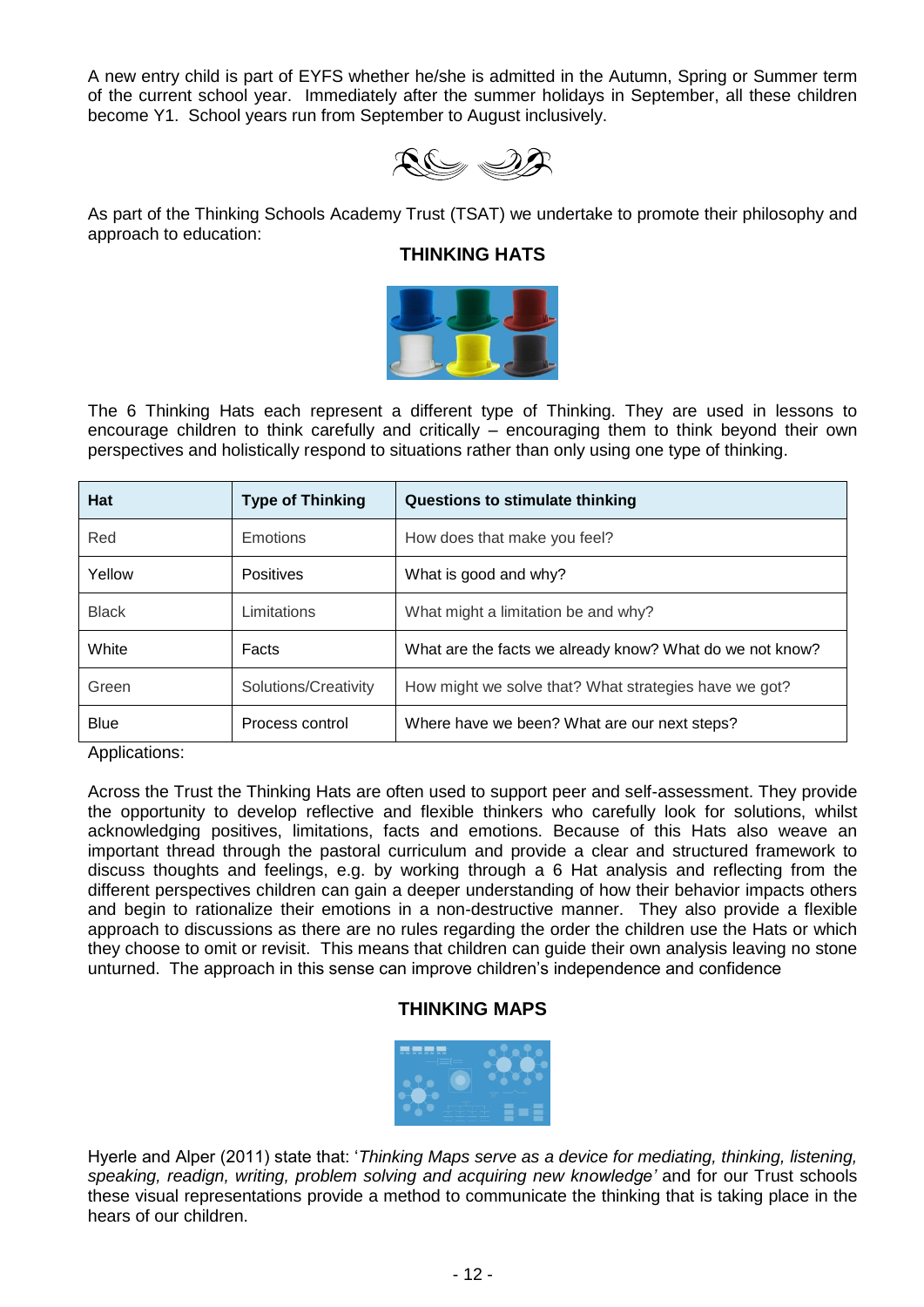The infusion of these maps across the whole curriculum has provided our children with a method to sort and present information, providing a rich vocabulary to express and discuss their ideas in relation to the content they are learning about and their underlying thinking.

The shared common language across all subjects and key stages helps to improve our children's confidence and competence in their learning.

| <b>Thinking Map</b> | <b>Thinking Process</b>              |
|---------------------|--------------------------------------|
| <b>Bubble Map</b>   | Describing                           |
| Double Bubble Map   | Comparing and contrasting            |
| <b>Tree Map</b>     | Classifying                          |
| <b>Brace Map</b>    | Identifying whole/part relationships |
| Flow Map            | Sequencing                           |
| Multi-Flow Map      | Causes and effects                   |
| Circle Map          | Defining in context                  |
| <b>Bridge Map</b>   | Seeing analogies                     |

For full information on any of the above please visit the Thinking Schools website: [www.tsatrust.org.uk](http://www.tsatrust.org.uk/)



#### **CURRICULUM PROGRAMME**

Our curriculum is always under review.

Although the school's topic programme will have different titles, throughout a three year cycle the main themes are set out below. The topic programme cycle fully takes into account National Curriculum requirements.

| TERM          | <b>YEAR R</b>           | YEAR 1                          | YEAR 2                              |
|---------------|-------------------------|---------------------------------|-------------------------------------|
| <b>AUTUMN</b> | <b>LET'S EXPLORE</b>    | THIS IS ME                      | <b>JUMPING BACK IN TIME</b>         |
| AUT. 1        | ALL ABOUT ME            | WHO AM I?                       | DINOSAUR - LAND BEFORE TIME         |
| AUT. 2        | <b>OUR WORLD</b>        | WHO ARE WE?                     | <b>SPACE</b>                        |
| <b>SPRING</b> | <b>MEGASTRUCTURES</b>   | <b>LONG LONG AGO</b>            | <b>MIXED UP TALES AND SET SAILS</b> |
| SPR. 1        | <b>GRAND DESIGNS</b>    | <b>FAIRY TALES</b>              | MIXED UP TRADITIONAL TALES          |
| SPR. 2        | PEOPLE WHO HELP US      | <b>BACK IN TIME -VICTORIANS</b> | LETS SET SAIL - NELSON              |
| <b>SUMMER</b> | <b>ALL AROUND US</b>    | <b>OUR AMAZING PLANET</b>       | <b>CIRCLE OF LIFE</b>               |
| SUM.1         | <b>PLANTS AND SEEDS</b> | <b>SAVE OUR PLANET</b>          | KENYA - CIRCLE OF LIFE              |
| SUM. 2        | ANIMALS/LIFE CYCLES     | <b>ECO WARRIORS</b>             | THE CIRCUS                          |

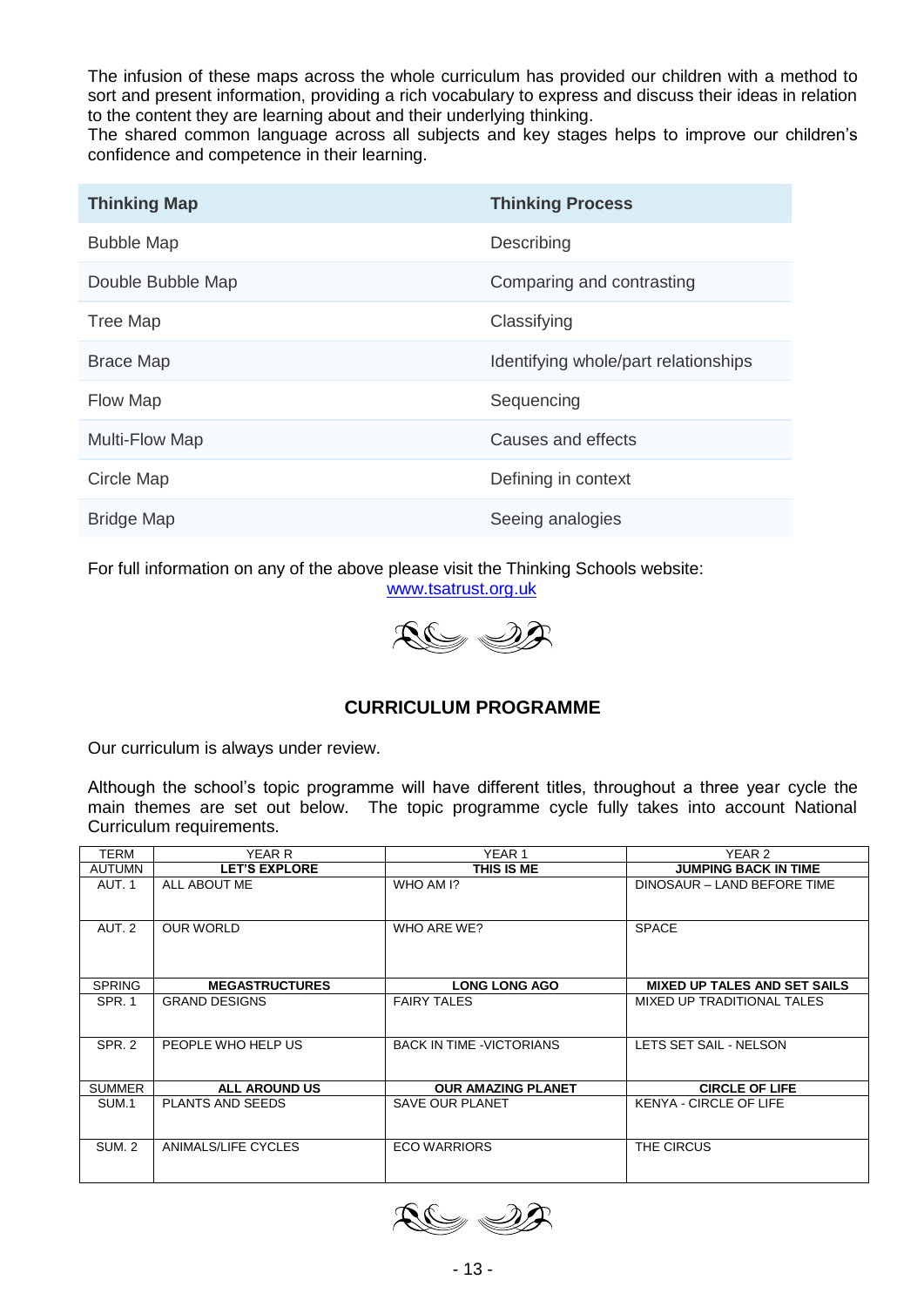#### **ENGLISH**

We aim for our children to become fluent in written and spoken English.

We aim to achieve this by providing a wide variety of learning experiences. This includes daily literacy lessons which encompass the National Curriculum Programmes of Study. Phonics is taught using the Letters and Sounds Programme. Throughout the school children are encouraged to choose books independently. Each classroom has its own designated reading area which includes a wide range of fiction and non-fiction books many of which are linked to current topics. All children have small group reading. These reading books are fully decodable and matched to their ability. Each class is provided with the opportunity to visit the school library to exchange books and develop library skills.

Children are taught handwriting from the time they start school. Formal handwriting sessions are taught throughout the school and children also have plenty of opportunity to develop hand control and form their letters correctly. Joined handwriting is started early in Year 1 using a cursive script. At the end of their final year all children are expected to write a reasonable amount using clear, joined correctly formed handwriting. Links to topics are made with literacy in all year groups to provide children with an interesting and relevant focus to apply their reading, writing and oral literacy skills.

#### **MATHEMATICS**

Mathematics skills are taught and are sometimes integrated into topic work, where appropriate, and the children are encouraged to use those skills across all the curriculum areas in a variety of ways. Children use suitable approaches to enable them to understand the basic principles of mathematics in a practical and meaningful way. The need for basic skills in the application of mathematics in everyday life is stressed so that an understanding of the rules of addition, subtraction, multiplication and division enables use with confidence. These basic rules are often presented in an investigative problem solving way. Children are taught to become fluent in maths through varied and frequent practice and also to be able to reason mathematically.

#### **SCIENCE & DESIGN TECHNOLOGY**

Science stimulates a natural curiosity in young children about their world. We believe that it is important to enable children to actively learn by teaching them the skills they need to find answers to questions so as to increase their scientific knowledge. As they progress we seek to develop their ability to carry out their own independent enquiries and to become confident in expressing and explaining their own views.

Many areas of science are linked with Design Technology allowing children to practically carry out scientific understanding through hands on experience such as designing, making and evaluating. This is done through a mixture of whole class teaching and individual/group activities collaborating with and listening to other children's ideas. They have the opportunity to use a wide range of materials and resources including IT. Children also learn about food – where it comes from and eating healthily and preparing healthy dishes.

#### **INFORMATION TECHNOLOGY**

The Foundation Stage (Year R) Year 1 and Learning Support room all have class based computers. Year 2 classes share a computer suite, which consists of 10 computers. All classes have an Interactive Whiteboard. In addition to all classes, the hall, Music & Drama Room and Reception Area have Interactive Whiteboards. All computers are networked and linked to the Internet and wi-fi. We have laptops tablets and i pads for children's use as well as computers in the IT suite.

The use of digital and video cameras, tablets and recording equipment enables the school to offer a wide range of experiences and activities. In line with the New Curriculum the children have been introduced to simple programming.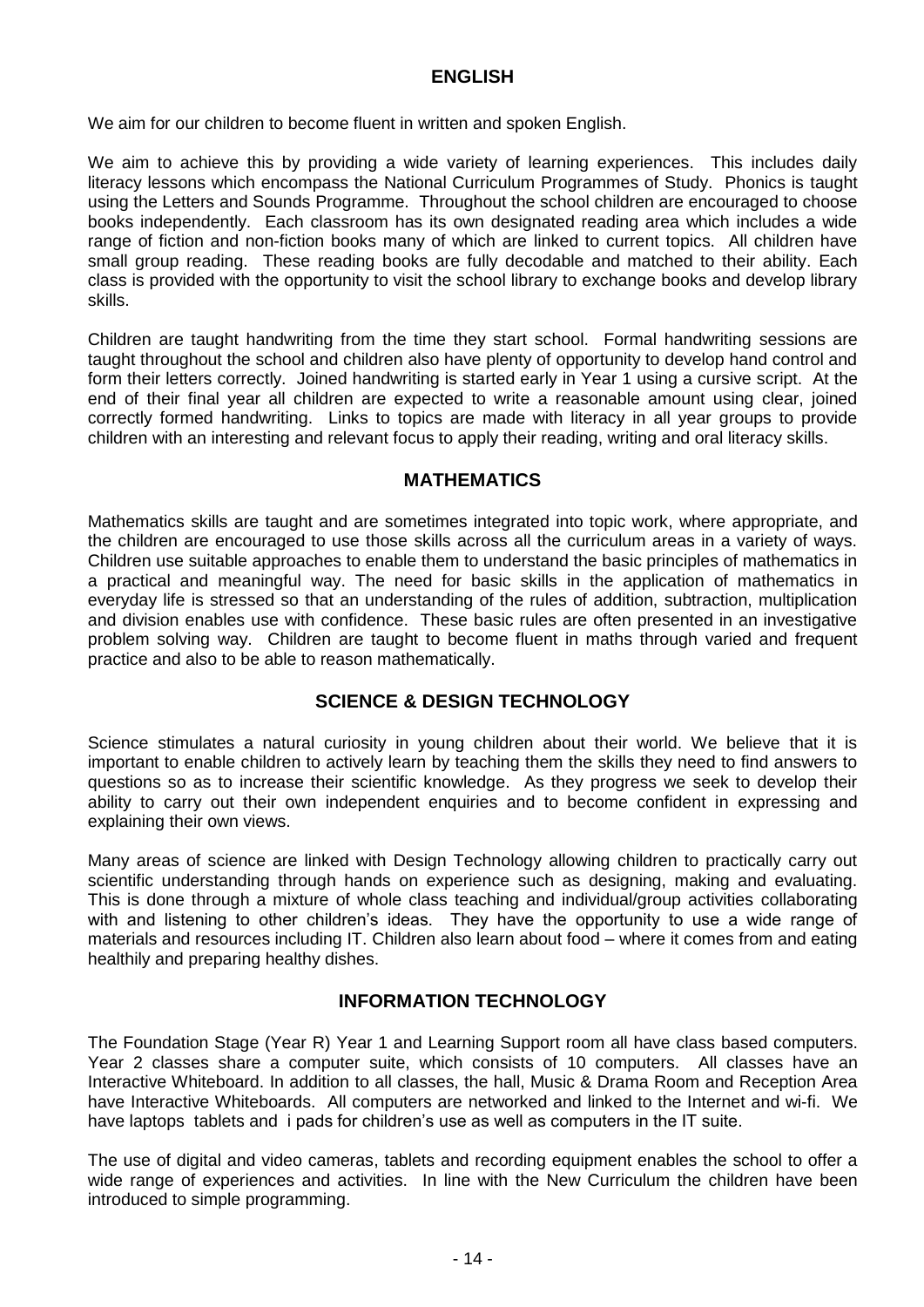The school's web site allows opportunities for the children and parents to access information about the school at home. Internet sites are "vetted" and accessed through the school website or under supervision to minimize the risk of viewing inappropriate materials.

Homework is accessed via an online learning platform called Seesaw. This site will also be used in case of a lockdown for home learning. Children, parents and teacher can interact with each other to produce, mark and comment on activities.

Children can access Oxford Owl and Big Cat to access online reading books both at school and home. Each child has an individual log in.

The school has very detailed E safety and Child Protection policies. These are available to view on the school's website.

#### **RELIGIOUS EDUCATION**

To encourage children's spiritual, moral, social and cultural development we consider ideas and practices in Christianity and Hinduism in accordance with "Living Differences III", the new agreed syllabus in R.E. in Portsmouth. The children will explore religious stories, festivals, artifacts, rituals and beliefs to develop their understanding of themselves and the world around them.

#### **GEOGRAPHY**

Through topic work children will be given the opportunity to study our school the local area using photographs, maps, plans and field work. A comparative study is undertaken to look for similarities and differences in our environment.

#### **HISTORY**

Through topic work and educational visits children will be given the opportunity to study certain periods in time and significant historical individuals. This will link to our local area where possible. Children use artefacts, photographs, paintings and reference books to gain an insight into the past.

#### **ART**

Through the creative curriculum, all children are able to develop individual skills using a variety of techniques and media for art, craft and design activities. This will improve their knowledge and understanding of art in different forms and styles from a variety of cultures. We also look at work of famous artists and create our own art work.

#### **DRAMA**

Drama forms an essential part of the school's ethos by providing pupils with the opportunity and encouragement to explore for themselves and understand more of the world in which they live. Developing spoken language and supporting English and writing. This engenders understanding, confidence and maturity, essential tools for learning and development.

#### **MUSIC**

A Music Specialist comes to school each week to teach the children music. All children will learn about the elements of music – pitch, duration, dynamics, tempo, timbre, texture and structure. They will be given the opportunity to perform, compose and listen to music in many different styles and from different periods and cultures. It is hoped that enjoyment of these activities will help them appreciate and have a continued interest in music. Many musical activities are linked to topic work and support other areas of the curriculum when relevant. We have a purpose built music/drama room which houses a variety of instruments and includes an all-round sound system. Children are also given opportunities to attend other musical activities within the wider community including the Portsmouth Music Festival and community events. There is also an extra-curricular instrumental workshop available (Rock Steady). However, there is a cost implication for this activity.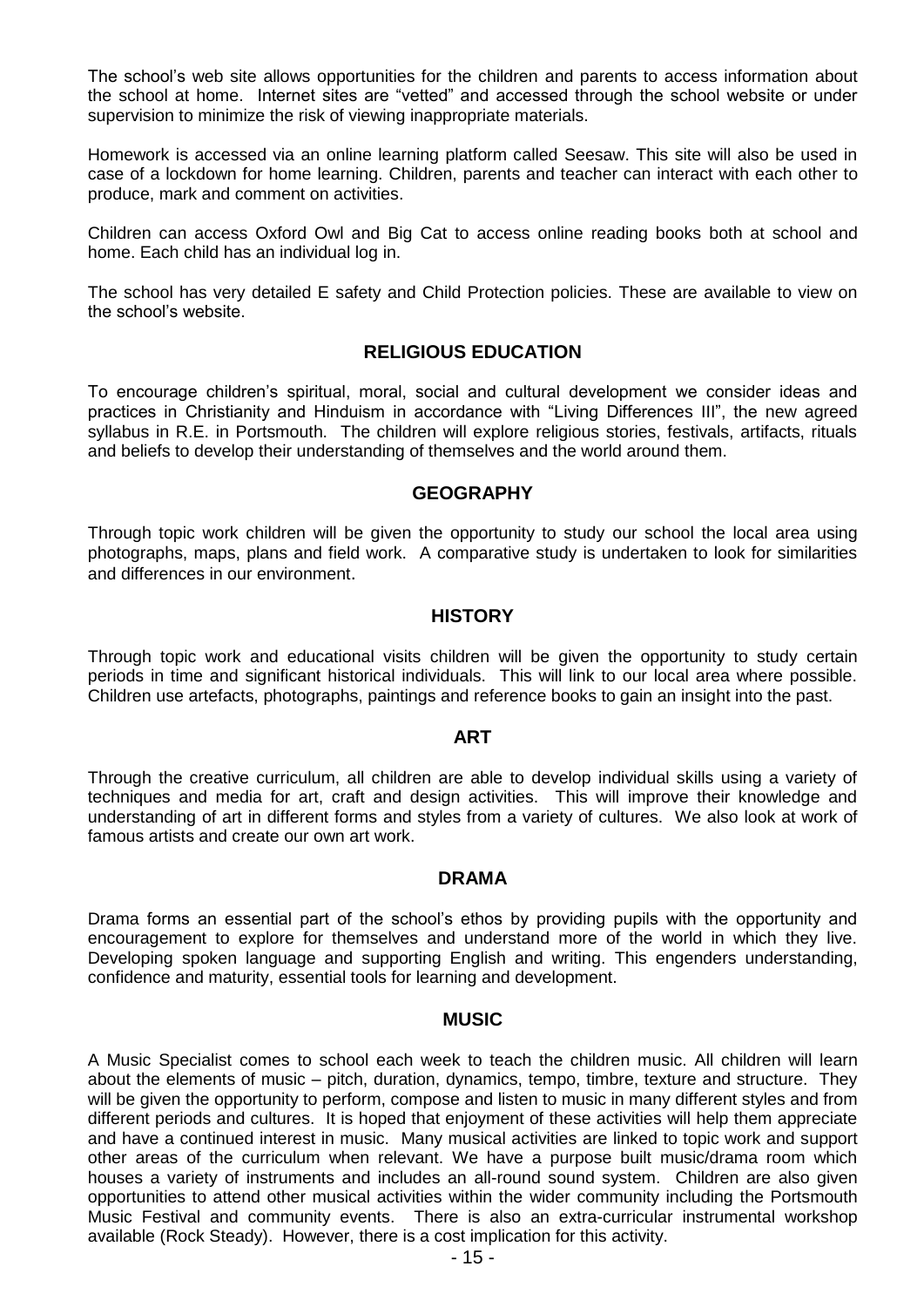#### **MODERN FOREIGN LANGUAGES**

French is taught informally across the school covering useful basic vocabulary including greetings, instructions, colours and numbers. Songs and games keep learning fun and stimulating.

#### **PHYSICAL EDUCATION**

All children take part in dance, games and gymnastics activities at a level to develop their agility, balance, co-ordination, confidence and enjoyment in the tasks as part of a healthy lifestyle. We use large and small apparatus in the hall and playground. Children are expected to change for P.E. into shorts and tee shirts with trainers for games and bare feet for dance and gym. Hair needs to be tied back and all jewellery removed. If, in exceptional circumstances, earrings cannot be removed they will be covered with surgical tape but this is time consuming and fiddly. P.E. kit/bags are available from the school office and should be named.

All P.E. kit needs to be labeled and taken home to be washed (weekends or holiday periods) to keep them fresh. P.E. kits should be kept in school at all times during the school week. External trainers/coaches visit the school regularly to enhance and expand the skills taught in school.

**Active Playtimes** - The children use a wide range of apparatus each playtime and lunchtime play. For safety we need their everyday footwear to be suitable for running, jumping and having fun.

#### **P.S.H.E (Personal, Social and Health Education)**

**(**including Drugs Education)

We follow the JIGSAW P.S.H.E. programme that ensures children develop the necessary knowledge, skills, attitude and values which allow them to develop into confident, resilient and respectful individuals, who are able to achieve their full potential in life. (This policy can be found on the school's website)

#### **RELATIONSHIPS AND SEX EDUCATION**

The Governors and staff have agreed a policy on relationships and sex education which may be discussed with the Headteacher. Its main objective is to support our children through their physical, emotional and moral development by providing them with clear information and opportunities to relate to their wider world. The Curriculum for Science includes learning about human growth and development and our RSE teaching through JIGSAW PSHE compliments this. (This policy can be found on the school's website).

#### **MULTICULTURAL EDUCATION**

Children are living in a multicultural society. The school has an intercultural policy which is available for you to read at any time. Translations of information sent home e.g. letters, newsletters, reports etc. will be offered where possible at appropriate times, if requested.

The school promotes "British Values" which is an opportunity for us to celebrate the diversity of different cultures represented in our school community and to develop tolerance and understanding of our differences and similarities.

#### **COLLECTIVE WORSHIP/ASSEMBLIES**

Collective worship is held each day, and is broadly Christian based. Emphasis is placed on developing caring, sharing and thoughtful individuals and promoting British Values. Any parents who feel that their child should be excluded from either collective worship or R.E. lessons are asked to inform the Headteacher. Special whole school collective worship assemblies are held at Harvest time, Christmas and Easter. Parents are invited to attend Christmas assemblies only which are held at the local Church.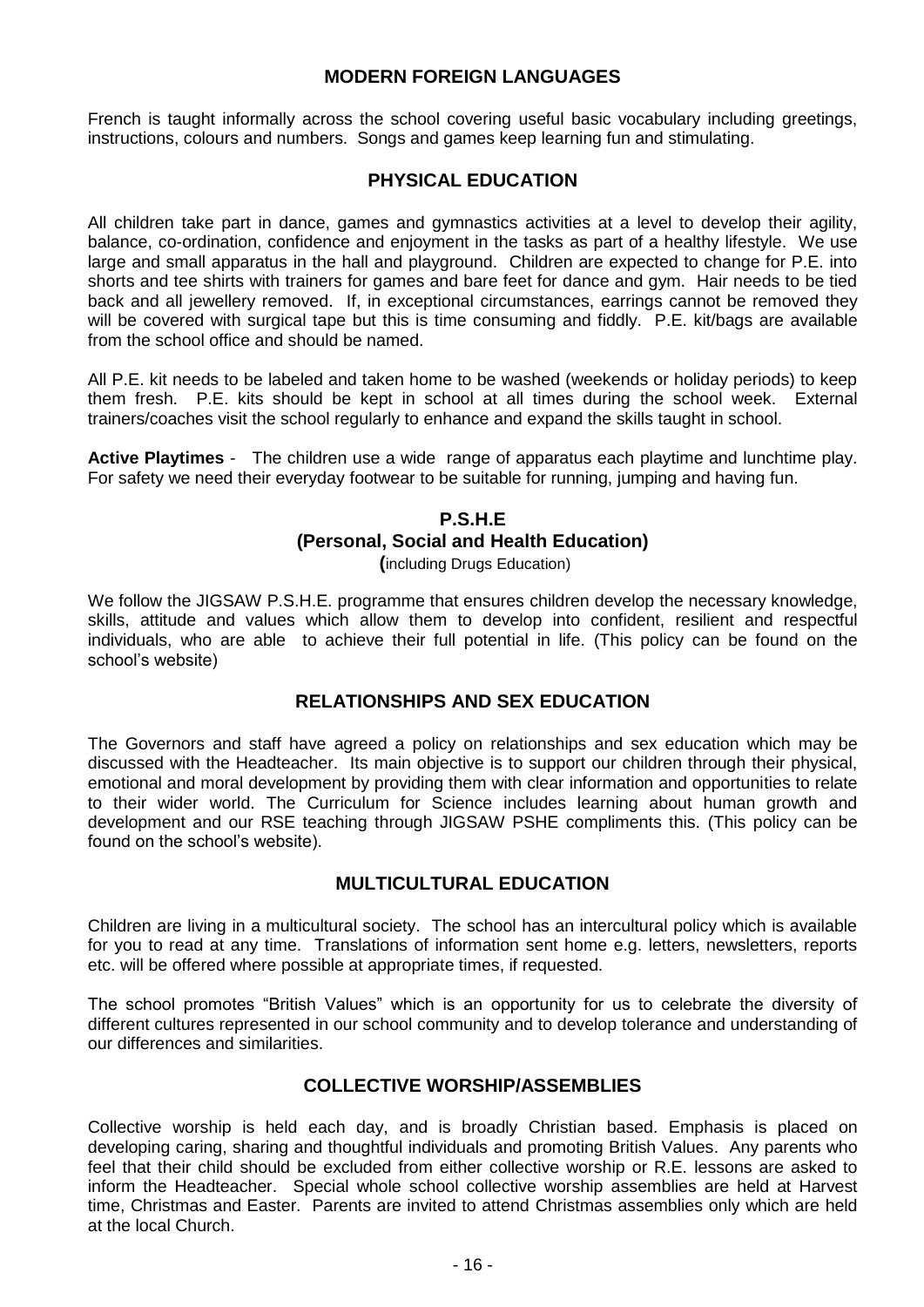Year group assemblies are held during the Spring and Summer terms and parents are encouraged to view their children's work after the assembly. Parents will be advised of the dates of these assemblies in school newsletters.

Due to covid restrictions Assemblies are taking place virtually across the school. No community/parent assemblies will be held until clearance is given by the Government.

#### **GIFTED AND TALENTED**

All pupils are entitled to a broad, balanced curriculum that develops their talents and personal qualities. The school also monitors closely all Able children and maintains and extends a professional working list that is regularly reviewed.



#### **SPECIAL EDUCATIONAL NEEDS AND DISABILITIES**

The school provides learning support for those children who require it. We have a SENCO who covers both Meon Infant School and Moorings Way Infant School. She is available to contact at most times.

At Meon Infant School we believe every teacher is a teacher of children with SEND and we aim to provide quality first teaching that meets the needs of every child.

Many children need support of some kind during their education. If we feel a child would benefit from additional support in any area our first priority is to get in contact with parents to discuss and ensure involvement throughout. If required, the school's SENDCO would become involved to offer support, guidance and advice.

The school's SEN Information Report (policy) outlines the provision made for children on the SEN support register. Parents are welcome to come in and discuss this at any time.

The school provides a detailed breakdown of all additional support including SEN support. This can be found on the school's website. It is entitled SEN School Information Report. This document has a link to the PCC Local Offer which outlines their services for additional support in Portsmouth.

**Pupils with disabilities –** Meon Infant School is mainly a single storey building with ramped access. There are 2 disabled toilets and a hearing loop is fitted in the reception area. The school and Governors will be advised by the L.A. on any proposal for adaptations to improve access for disabled persons plus any other necessary provisions should the need arise.



#### **HOMEWORK**

Seesaw is our on-line learning platform to access homework from home and to aid blended learning between school and home. Weekly tasks are set in KS1 and staff are able to comment on completed work.



#### **EARLY YEARS FOUNDATION PROFILE**

On entry to Meon Infant School EYFS transfer records are received from your child's pre school/nursery and are reviewed by teachers. Staff liaise with pre schools/nurseries to ensure a smooth transition to school. Parents are invited to discuss their child's progress at various times throughout the year. Parents are encouraged to contribute to their child's profile evidence in their Learning Journeys.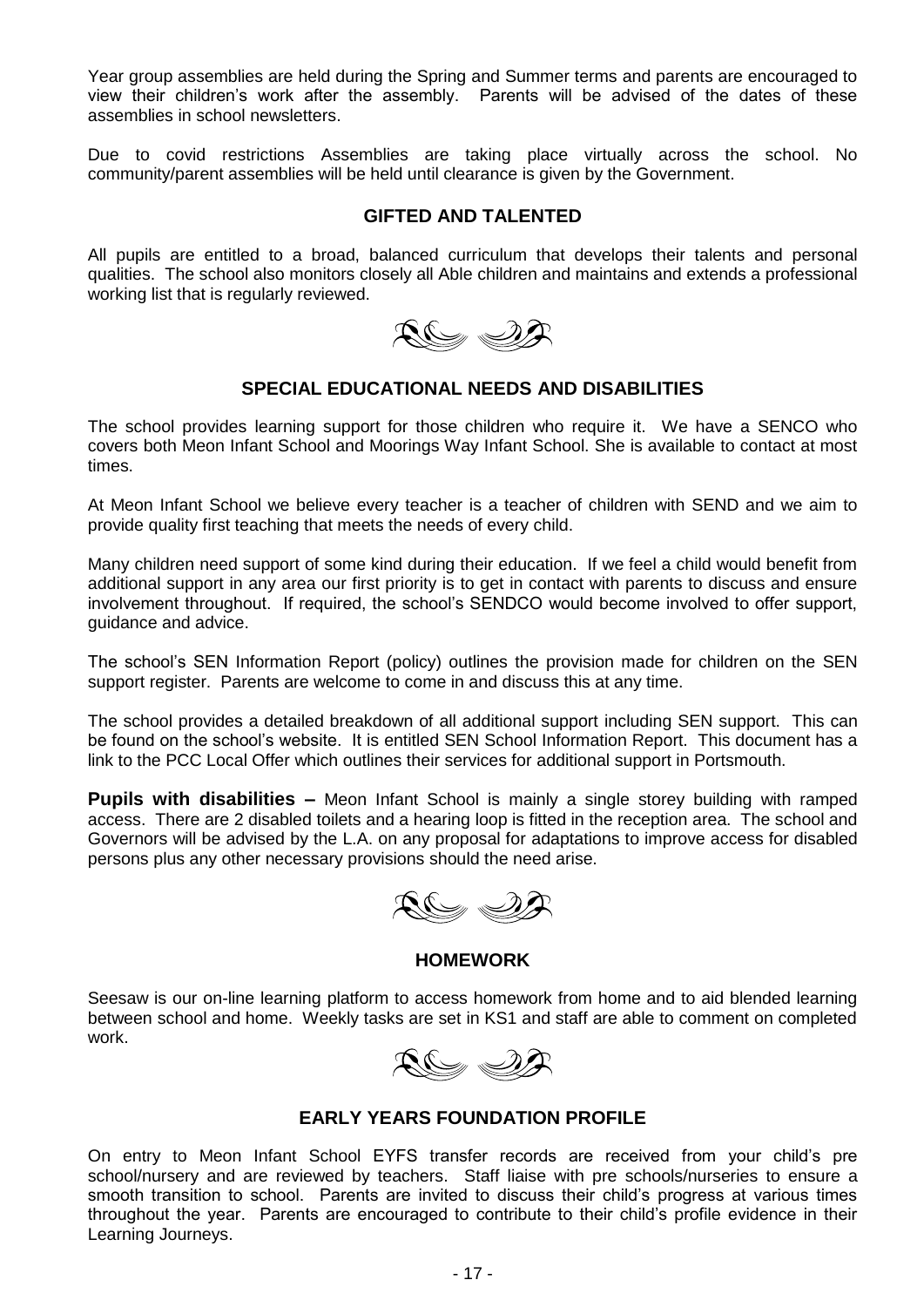#### **RECORD OF ACHIEVEMENT**

A child's record of achievement includes the progress made in the National Curriculum and assessment of work throughout the year. Topic books, examples of English and Mathematics are kept during the child's time at the school as a record of attainment.

Parents receive a detailed report of their child's progress during the second half of summer term. Parents are welcome to discuss this report with the teacher and/or make a written comment when sending back the acknowledgment slip for receipt of the report.

The teachers continually assess pupils' progress but in the school year when a child is 7 years old (Year 2) national Teacher Assessment tests are carried out normally during the first half of the summer term. Parents are given written information of these results, usually with the annual report. The results give a child's individual attainment and the overall results for all the year 2 children.



#### **STANDARDISED ATTAINMENT TESTS** (SATs)

Due to Covid 19 and lockdown there were not SATs undertaken during May 2021



#### **COOKING**

When covid restrictions are lifted we are hoping to re-start the Cooking Club after school. However, there is a cost implication for this activity. Children also participate in cooking activities linked to the topics in school.



#### **"MEET THE TEACHER" OPEN SESSIONS**

Normally during the Autumn and Summer terms, each week one afternoon after school (3.20 – 4.00 p.m.) is an open session for you to come to look at your child's work and discuss progress with the teacher. During the Spring Term a "Formal" Parents Evening will be held with an appointment system.

Parents are asked to come at least once a term. It is necessary to inform the teacher that you are coming. Details of which afternoon it is for the term and additional information will be given in a newsletter brought home by your child. Additionally, please feel you may come in at any time if you wish to discuss your child. There are also opportunities to share work with your child after class assemblies.

However, due to the current covid situation these meetings will not take place until restrictions are lifted and may be conducted in a different format in the future.

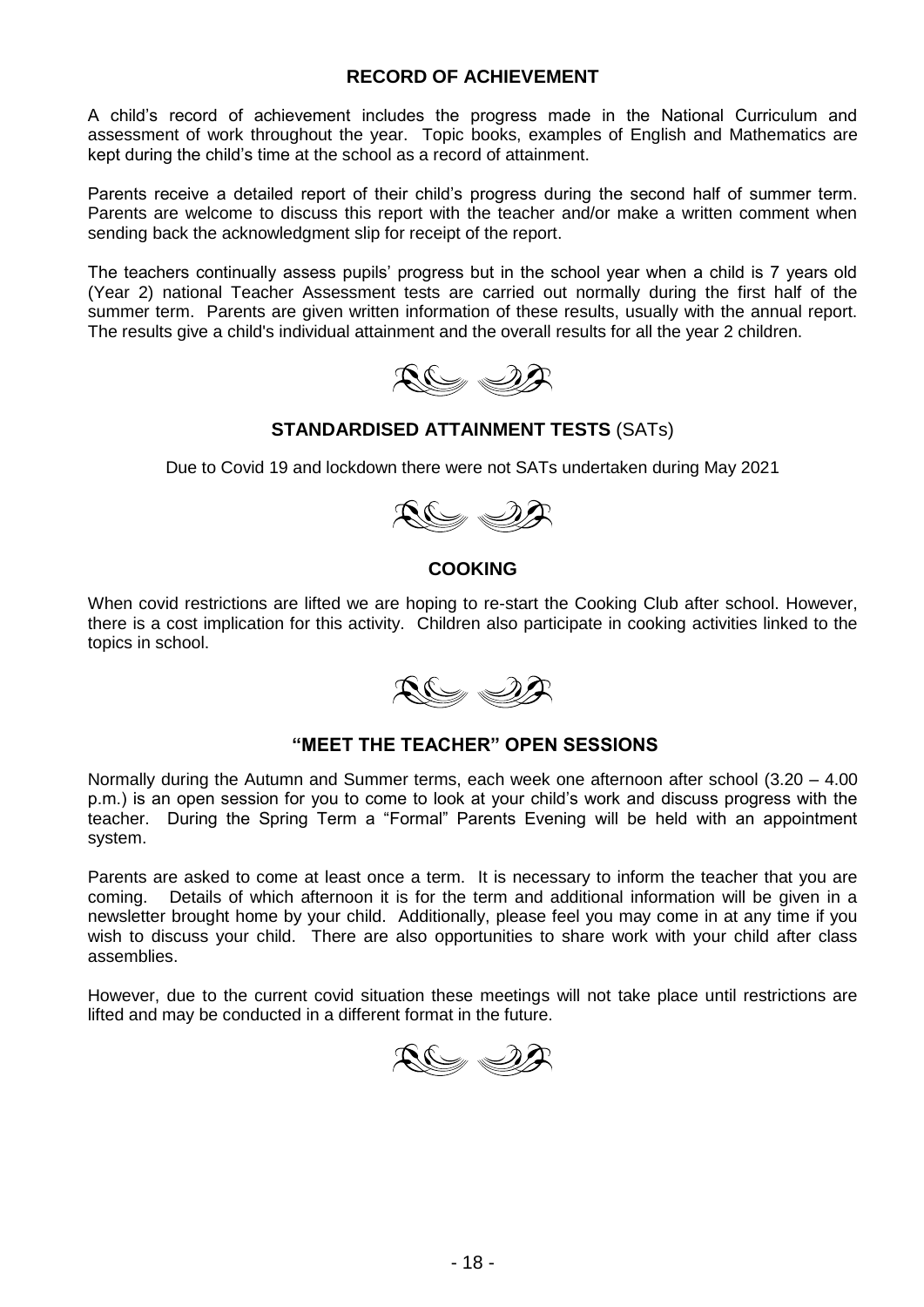#### **PARENTAL ACCESS TO A CHILD'S RECORDS**

Portsmouth schools keep careful records on the development and progress of each of their pupils. At the end of each school year parents will receive a written report from the class teacher about their child's progress.

There are two main reasons for keeping records on children in school. Firstly it is important that the school has the facts concerning the child e.g. name, address, age, parent/guardian details. Secondly, teachers need to record each child's progress so that they can provide continuity with new pupils and have records, which show how each child is developing.

Portsmouth School Records are marked 'Confidential', as they are not open documents in the sense that a pupil's records cannot be consulted by anyone. They are 'confidential' to the school and to the child's parents or guardians. They are important in enabling teachers to communicate in a helpful and constructive way about how well a child is progressing in learning.

Parents may, within the arrangements made by a school, ask to read their child's school records, but it will probably be most helpful if progress is discussed in a general way with the child's teacher(s), when fuller explanations can be given than it is possible to record on official records. Parents may see their child's records by making an appointment at the Office.



#### **PASTORAL CARE AND DISCIPLINE**

It is our aim to foster a caring and responsible attitude in the children by providing them with opportunities to work and play in a co-operative and considerate manner. This will enable them to grow up to become part of a community that responds positively to the needs and concerns of its members.

As a school we always take opportunities to build on a child's self-esteem by giving praise and encouragement in all aspects of school life.

When discipline is needed it is realistic and rules kept to the minimum. Normally forfeiting playtime may be all that is necessary. When more than one child is involved in an incident every effort is made to ensure that each child's point of view is valued and addressed. At all times we encourage honesty and the need to treat each other well so we have a "no hit back, honesty" behaviour policy (this can be found on the school's website). At such times when children's relationships have been problematic it might be necessary to monitor future group behaviour for a short time. Speaking unkindly to others and using bad language is also unacceptable.

Occasionally, when staff have concerns about a child's change in behaviour parents will always be invited to discuss the situation with the school in order to resolve any difficulties. Alternatively, we would like parents to bring to our attention any school problems or worries that have been mentioned at home because it is important that these concerns can be resolved as soon as possible.

If it is ever necessary to suspend a child from school this is done in accordance with the Procedure for Suspension of Pupils, a copy of which parents may see on request, in the school office. Parents have a right to make representations to the AAB of the school if they consider the proposed suspension to be unreasonable.

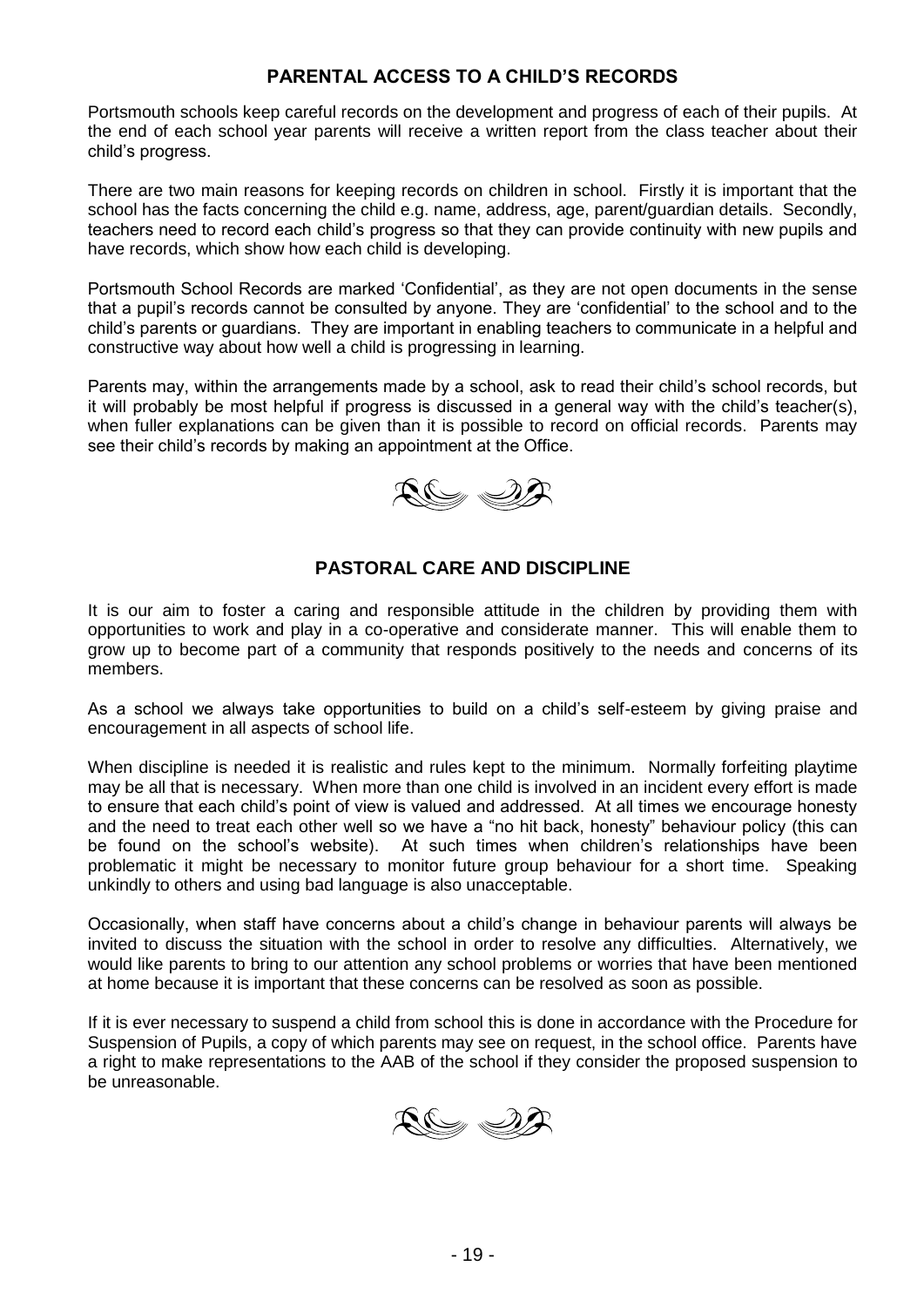#### **CHILDREN'S SAFETY**

The safety of the children is of great importance and no child may leave school during school hours unless collected by an adult, after first notifying either the class teacher, Headteacher or school office staff. The school should be notified when a child has a dental or other appointment during the school day. Parents are welcome to bring children into the playground. THE YELLOW ZIG-ZAGS AND LINES outside the school entrances are non parking zones. Anyone parking in these areas is liable to receive a fixed penalty fine. The area is regularly patrolled and we have traffic monitoring enforcement cameras in both Shelford Road and Crofton Road.

During covid restrictions we are operating a staggered entry and finish time programme. Parents are asked to 'queue' to bring their child into school. Clear markings indicate who queues in which direction.

A Crossing Patrol warden is on duty at appropriate times of the day. The crossing patrol is located at:

Meon Road/Crofton Road



#### **CHILD PROTECTION/SAFEGUARDING POLICY**

All children have the right to be safe from 'abuse'. At Meon Infant School we seek to safeguard and promote the welfare of all its pupils and to comply with the Protection Procedures guidance issued by Portsmouth L.A. and TSAT. In the interests of the well being of children the Headteacher may need to contact appropriate outside agencies. A copy of the Safeguarding Policy can be viewed on the school's website.



#### **CLOAKROOMS**

Each year group uses the same cloakroom area for hanging up their coats. There is not a great deal of space for the storage of about 60 children's items. It would be helpful if your child could:-

- practise hanging their coat correctly onto a hook.
- only bring a drawstring bag for P.E. items.
- if possible not use a back pack for bringing in their packed lunch box/book bag.
- after initial introduction to school parents allow child to be independent in the cloakroom area.

The Foundation Stage cloakroom especially is a very awkward area to get to and we, therefore, ask that parents of Year R children encourage them to go to the cloakroom on their own. Members of staff will already be in the cloakroom area to help the children with their coats etc.

Other year groups are quite adept at coming in and using the areas on their own and there should be no reason for parents to feel the need to accompany their child. They should be encouraged to say "goodbye" at the classroom door.

 $\mathcal{S}\rightarrow\mathcal{D}$ 

#### **VALUABLES**

No responsibility can be accepted for such articles as watches, bracelets, rings, toys, etc. brought in to school. It is advisable for these to be kept safely at home. We ask that if your child is to wear earrings at school they are small studs, for safety reasons. Again for safety reasons children will be asked to remove such items as watches and jewelry for P.E. lessons. A lost property box is situated in the reception area. Items which are not claimed by the end of term, are disposed of.

 $\begin{array}{c} \mathcal{A} \subsetneq \subsetneq \subset \mathcal{A} \subsetneq \mathcal{A} \subsetneq \mathcal{A} \subsetneq \mathcal{A} \subsetneq \mathcal{A} \end{array}$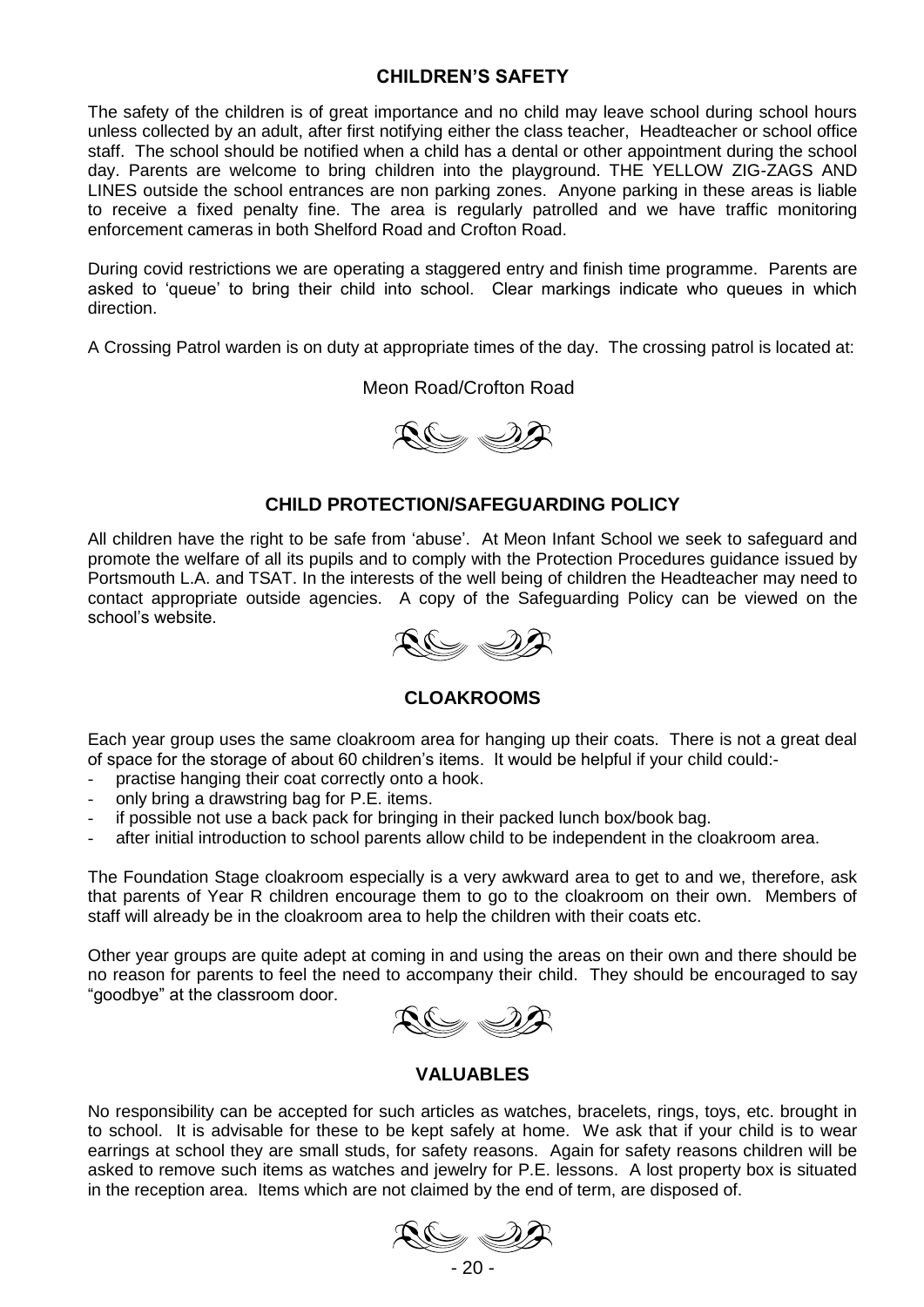#### **UNIFORM**

We have a school uniform which we like all children to wear which is as follows:

| WINTER                              | <b>SUMMER</b>                                                            |
|-------------------------------------|--------------------------------------------------------------------------|
| White Polo Shirt                    | White Polo Shirt                                                         |
| <b>Grey Trousers/Skirt/Pinafore</b> | Grey Trousers – short or long/Skirt/Pinafore/Red<br><b>Gingham Dress</b> |
| Maroon Sweatshirt/ Cardigan         | Maroon Sweatshirt/ Cardigan                                              |
| Grey/White Socks/Tights             | <b>Grey/White Socks</b>                                                  |

P.E. kit – white tee shirt with school logo and burgundy shorts – available from school office.

School uniform with the school logo on it in the form of a small embroidered logo is desirable. Items available are – sweatshirts, sweatcardis, poloshirts, P.E. kit.

Currently these items can be obtained from the school office and samples of sizes are available. However we are transitioning to a new supplier – Hargreaves - and parents will be able to purchase items directly online or in person from the "shop". Please note that once ordered items cannot be exchanged unless faulty so we advise that you check sizes before ordering. Payment with order please by cheque or cash – we do not have the facility for 'card' payments.

Please ensure all items are **clearly named**. On wet days if your child wears wellingtons please ensure they are named and supply a named clothes peg for clipping them together.



**MEALS**

School meals are provided in the hall from a container service. Every Infant School child is entitled to a Free Hot dinner, however, packed lunches are still acceptable (see below).

A copy of the meal menu 3 week rota is displayed on the parent's information board in the main entrance area, the hall window and on the school's website.

The schools uses "CYPAD", an on-line ordering system. Children can choose their meal from the selection displayed on the whiteboard at registration time and this is what is ordered for them. Water is provided to drink but children may bring a non fizzy drink from home to have with their meal (nonbreakable containers please.)

**Packed Lunches** – may be brought to school providing all food is in one box or tin clearly marked with name and class. Flasks may be brought as long as they are the safety type with a plastic inner i.e. "roughneck". No sweets may be brought into school. However, a wrapped chocolate biscuit for lunchtime is permitted. Children should not bring a fizzy drink, these cause a considerable problem if dropped and often "explode" when opened. Yoghurt tubes/pouches also are not permitted as they cause considerable problems not only for staff but also the children who tend to squeeze them causing quite a mess. A spoon (preferably plastic and disposable) must be provided for use at lunchtime if required. Children having packed lunch should bring it with them at 8.50 a.m. It should not be brought in during the morning unless it is an emergency.

 $\mathcal{R}$ C

#### **SCHOOL MILK**

School children over 5 years old are no longer provided with free school milk, unless they are deemed to be in physical need by the School Doctor. However, parents may choose to purchase daily milk from our current provider – Cool Milk (payment is made direct to Cool Milk). Milk is also available for children in the reception classes. This milk is free to 4 year olds and can be purchased from the date your child has his/her fifth birthday. Application forms will be provided in the new entries pack and these should be completed and returned direct to the address on the form or you can register "online".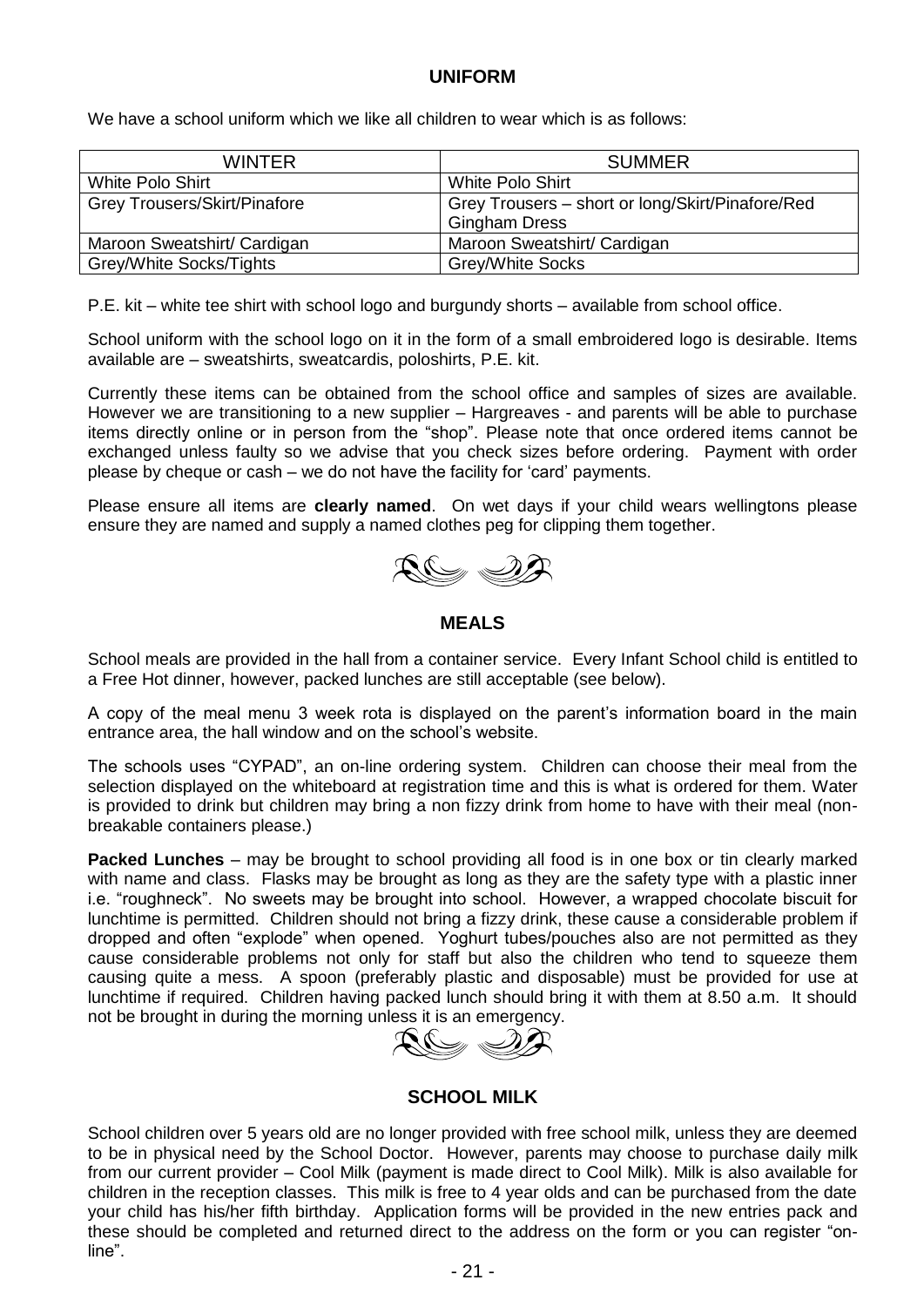#### **FRUIT SCHEME**

The school has joined the Government's Fruit Scheme, which has been set up in order to encourage children to eat fruit every day. This scheme has been operating successful for some time now and the children are given the opportunity to eat a variety of fruit/vegetables during morning playtime.



#### **WATER**

A water bottle is provided for each YR child. It is the responsibility of the parent to ensure this is taken home every evening and returned to school clean and with fresh water in every day. These are 'bottles for life'. Replacement lids, when available, cost 25p each .



#### **SCHOOL VISITS**

We undertake various school visits with all classes at different times of the year. These visits are an extension of classroom work. Teachers always make preliminary visits to make a risk assessment and to familiarise themselves with all details which are passed on to accompanying adults. When children are taken out of school for activities elsewhere i.e. educational visits, parents will normally be given details of the proposed arrangements in advance. When a child starts school parents will be asked to complete a form giving permission for their child to be taken out of school. On specific school trips parents are usually asked to complete another form relating to that trip. We ensure that any coaches/minibuses used are fitted with seatbelts.

Unfortunately due to covid restrictions school trips will not be taking place for the foreseeable future.



#### **CHARGES FOR SCHOOL ACTIVITIES**

The Governing Body's policy on charging for school visits is available in school. The 1988 Education Act allows schools to ask parents for contributions for visits and school activities. All such events will have educational value and the school tries to subsidize the outings. We ask for your support with these contributions. If the cost of such events is not met by these contributions it may mean the activity not going ahead as the school would not be able to undertake the full cost. A child would not be excluded from in schools hours' activity arranged as part of the expected curriculum if a contribution could not be fully paid. Payment can be made via our online payment app +pay.



#### **INSURANCE**

The Thinking Schools Academy Trust Indemnity/insurance policy is as follows:

School Activities Whilst pupils are at school or engaged in approved activities off the premises, they are covered by the TSAT public liability arrangements in respect of any negligent acts committed by employees or volunteers.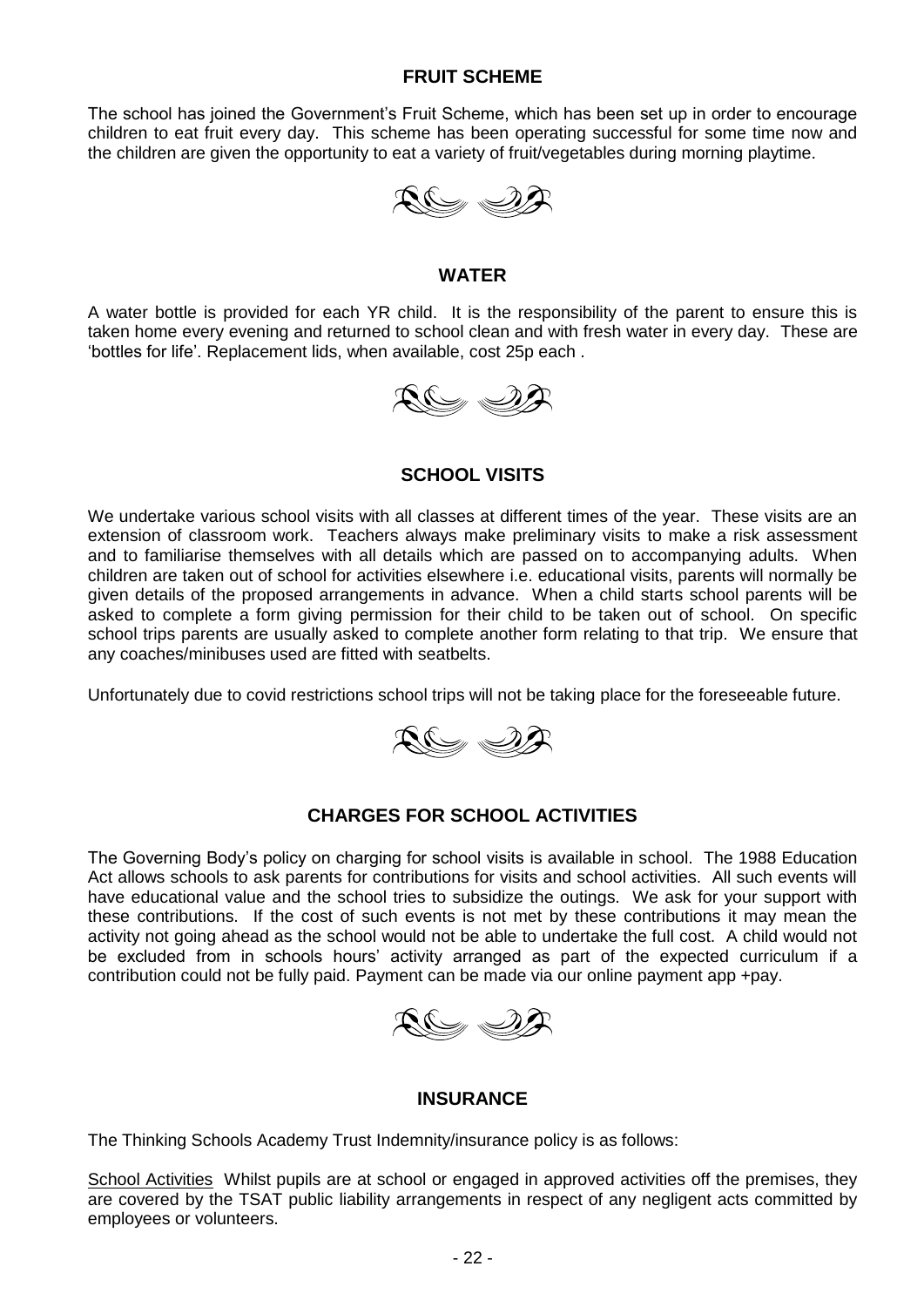TSAT maintains a 'blanket' insurance policy to cover all members of a school party on visits both abroad and in this country in respect of medical expenses, personal accident benefits, loss of personal property and money public liability [including member to member liability].

Conveyance in Private Hire Coaches All members of a school party travelling in a private hire coach being used for school or college purposes are automatically covered under the coach operator's passenger liability insurance [motor insurance].

 $\mathcal{R}\subseteq\mathscr{P}$ 

**SCHOOL MEDICALS**

Medical and Dental inspections are held regularly in school. These inspections are carried out by the Solent NHS Trust.

Nasal Flu immunisations take place annually. Parents' permission is sought before this takes place.



#### **IN CASE OF ILLNESS OR ACCIDENT**

We make every attempt to contact parents in the event of a child's illness. Therefore, it is helpful if you can provide an additional contact in case you are unobtainable. It is essential that you keep us up to date with changes of job, telephone numbers or family circumstances.



#### **MEDICINES**

Medicine must not be kept in a classroom. Teachers are not able to give medicine to their pupils. Medicine can only be given by authorised members of staff when there is a specific need i.e. prescribed medicine to be taken **four** times a day or before a meal. When the school first agrees to give a child medicine a consent form (from the school office) must be signed by the parent. Details of the requirements are put on a form and kept in the medical room. This form is signed and dated each time medicine is given out. All medicine sent into school must be clearly labelled and sent with a spoon/syringe for the child to use. Children needing inhalers in school should have them clearly labelled. They will be readily available for the child's use. An adult will be present if an inhaler is being used but a child should be encouraged to be responsible in its use without supervision. We ask that parents inform the school of any known "triggers" for asthma attacks. Most staff are trained to offer treatment in the case of an anaphlaxic reaction (nut allergy).

**LIP STICK/GLOSS/SALVE:** Are not permitted in school. Children tend to "share" these items and this is a very effective way of spreading germs. If your child has a medical condition requiring lip salve please ensure the item is **CLEARLY NAMED** and handed in at the school office.

**THROAT SWEETS:** Are not permitted in school. Again if there is a medical reason for them requiring them please ensure they are clearly named and handed in to the school office.

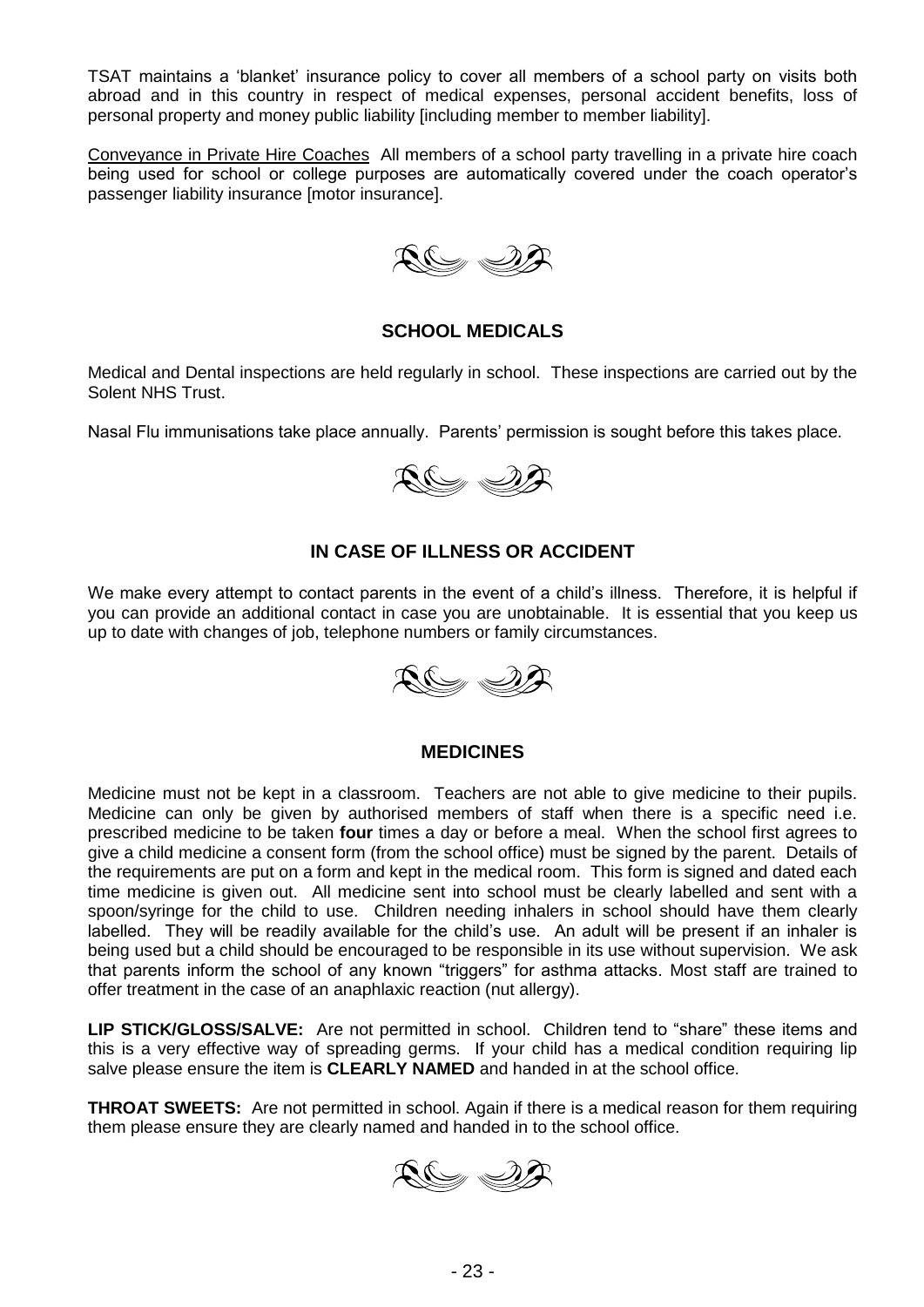#### **HEAD LICE**

As you are aware this is an ongoing problem across the country. Whilst every endeavour is made to eradicate this problem it is not possible to do so without your support. The nit comb is still one of the most effective non-chemical cures. There are also some new products on the market. Please ask in the chemist if you are not sure what is best. Children should not be made to feel "unclean" as nits prefer clean hair although we do not suggest you do not wash your child's hair. Special medicated lotions are effective although it is possible that excessive use may result in some lice becoming resistant. The lotions are available at chemists and also are obtainable on a doctor's prescription. It is essential to treat a **whole household** rather than just an individual child. You should repeat the treatment after 7 days to prevent re-infestation. It is extremely important to check your family's hair on a regular basis, at least once a week. It is essential to thoroughly comb out nits/lice after treatment so re-infection is kept to a minimum.

Children with long hair should have it tied back securely in a plait/pony tail and not have it hanging free. The Headteacher is willing to advise further on request.

Please inform the school as soon as possible if you discover your child has head lice. The only support we can give is to alert parents through the notice in the classroom window. However, if we discover a "live" lice, parents will be contacted to collect their child and treat their hair. Once your child has been treated they can return to school immediately.



#### **ATTENDANCE/ABSENCE FROM SCHOOL**

Please contact the school on the first day of your child's absence between 8.15 & 10.00 a.m. either in person/telephone/text. Medical evidence may be required in long term/repeated absences. Government regulations require that the school knows the reason for any child absent from school and a record has to be kept.

If a telephone call/text is not received the school will contact you to check the reason. This is to ensure the safeguarding of children.

Any child arriving after registration times (8.50 a.m. or 1.10 p.m.) will be marked late. If a child arrives 15 minutes after registration with no approved reason, they will be marked as having an unauthorised absence for that school session of the day. The number of absences and late arrivals your child has had will be noted on their school annual report. Children who have been vomiting should be kept at home for 48 hours after the sickness has stopped.

#### **Authorised and Unauthorised absence 2020-21**

Unfortunately due to the closure of school due to Covid 19 attendance figures are not available for this year.



#### **HOLIDAYS**

We believe that children need to be in school for ALL sessions so that they can make the most progress. We are committed to providing all children in the school with the best opportunities to help them succeed. Our views follow the Government and PCC guidelines.

#### *NO holidays will be authorised by the Headteacher unless there are exceptional/mitigating circumstances.*

If your child has 10 sessions (1 day  $= 2$  sessions) of unauthorised absence in any one year, the school will consider issuing a Fixed Penalty Notice Request. This will be forwarded to the Schools Court Officer who will decide whether to issue a fine. Holidays of a lesser period will be monitored.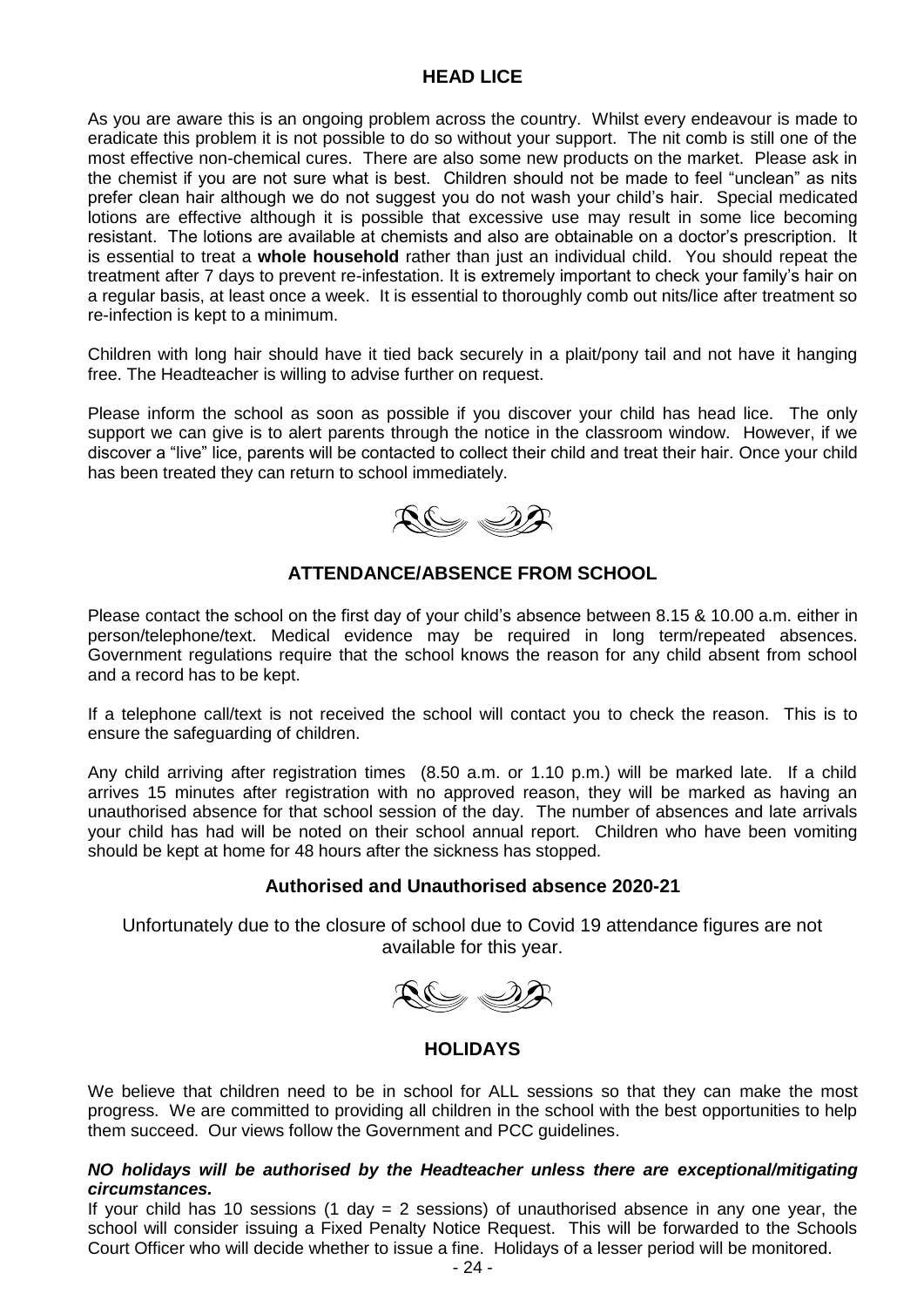The school term dates for next September – August is included at the back of this booklet.

If you intend to take your child on holiday during term time, a holiday form (LOAFs) is necessary which is obtainable from the school office. This must be completed **before** the holiday is to take place. Uninformed holidays will be treated as an unauthorised absence on the attendance records.

As part of our attendance procedure we receive monitoring reports about your children from the L.A. As a school we have to follow up on children whose attendance falls below 90% and it is the school's responsibility to send out letters to remind parents if their children's attendance is falling below this level. It may also be necessary for the Headteacher to ask to see the parents to discuss any issues parents may have.

We are sure that you, as parents, realise the importance of working with the school to keep whole school attendance above 96% (which is the national average) and we would appreciate an honest response from you regarding all absences, particularly those around "holiday" dates.

Please note that currently in Foundation Stage all children will be involved in Foundation Stage Profile during the first six weeks of their school career. In Year 2 all children will be involved in Standardised Attainment Tests (SATs) during the Summer Term (usually for two weeks at the end of May).

At the end of the academic year an attendance report is sent home for each child.

Regular visits to the school are made by the Local Authority when attendance is monitored.

**"Holidays in school time may be less expensive but your child's education is priceless"!!**



#### **AFTER SCHOOL ACTIVITIES/CARE**

The school runs a variety of After School Social Activities including Football, Cookery, Gymnastics. These clubs are variable depending on staff/providers availability. There is a charge for these activities and most run between 3.30 – 4.30 p.m.

Unfortunately due to covid restrictions we are not running any after school clubs for the foreseeable future.

The school is not currently able to provide Before/After School Care. However we have organizations who provide this service and "walk" children from/to another venue. Please ask in the school office for more details if this is of interest to you.

(C) D)

#### **PARENTAL HELP**

We always welcome parental help in school. There are many ways in which you can do this. Class teachers appreciate help with group activities in class as well as taking small groups out for cookery, extending reading skills and computer tasks. At other times parents might be asked to help on school trips, both locally and further afield. Please let your child's class teacher know if you would like to help in any way. An enhanced DBS check is completed on all volunteer helpers.

Currently due to covid restrictions we are not inviting parents into school to help.

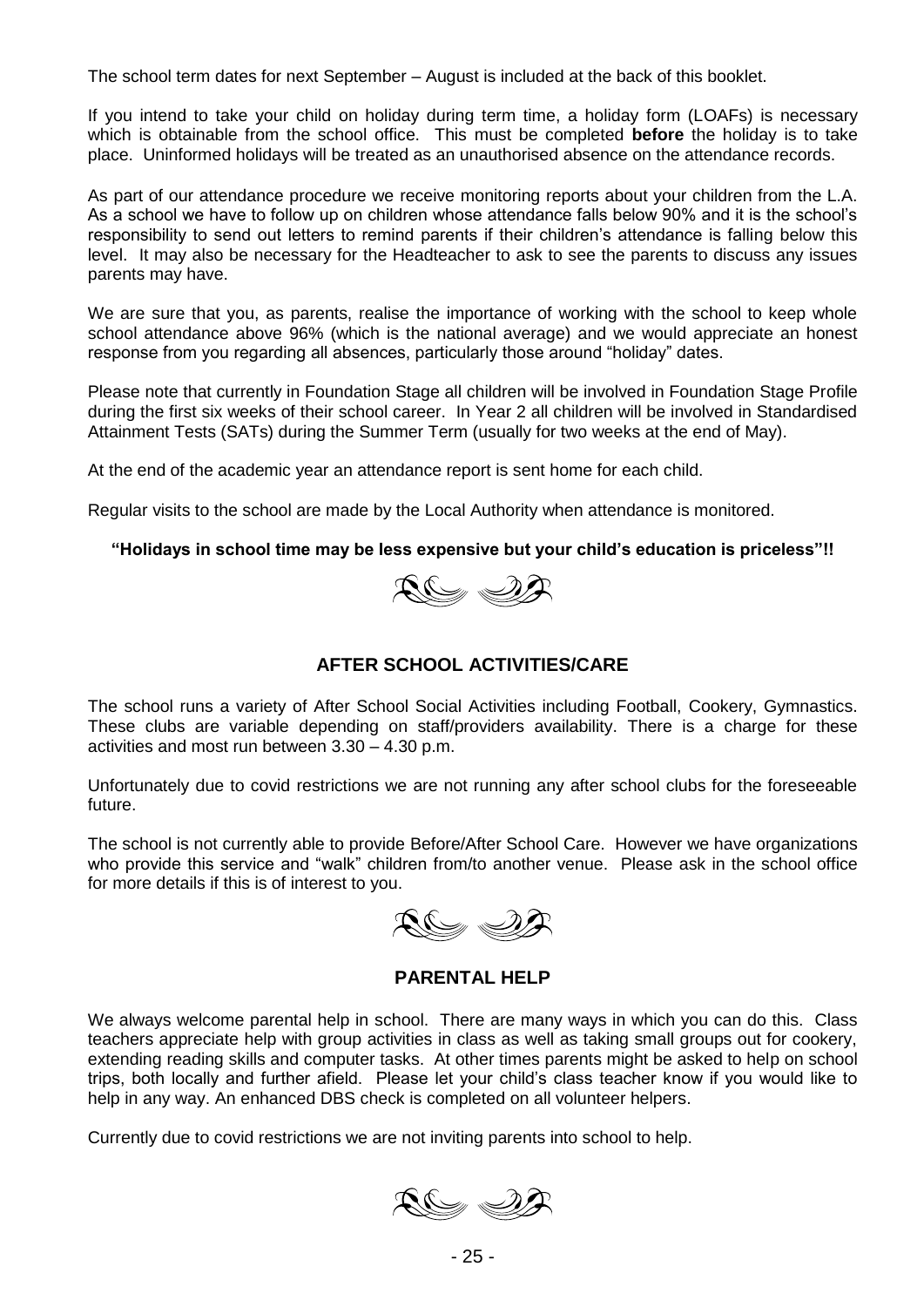#### **F.O.M.S.**

#### (**F**riends **O**f **M**eon **S**chool)

We have a parent support group - F.O.M.S. A small committee arranges fund-raising events, which greatly supports the purchase of equipment for the children's benefit. There is a group of support parents in addition to the Committee who are willing to help on these occasions. We hope new parents to the school will want to be involved. We always welcome new members. If you are interested please contact the Headteacher or the school office. All volunteers undertake an enhanced DBS check. Information is displayed on the "FOMS" Noticeboard which is located in the playground near the hall doors.

 $\mathbb{C}$  DA

#### **SCHOOL WEBSITE**

The school's website is address is: : [www.meoninfantschool.org.uk](http://www.meoninfantschool.org.uk/)

We hope you will enjoy finding out lots more information about the school.



#### **MY ED Downloaded application for communication**

My Ed is our communication service. Messages/emails can be sent from/to school via this link once you have registered. It is essential that you download this app as we use this service to contact parents with information/events/reminders. Please ensure you keep us informed of any changes/updates to your telephone/email address. Payments for events, trips etc. can also be made using the +pay part of the app. A letter giving instructions on how to download this app. will be sent out to parents.



#### **SEESAW**

Seesaw [\(http://seesaw.me\)](http://seesaw.me/), is a secure online journal where students can complete work set by their teacher and that the teacher can see it and mark/ give feedback. Your child will be able to add the work (including photos, videos, worksheets, drawings and voice recordings) to their Seesaw journal and we can share them privately with you and their class teacher.

Under an EU law called the General Data Protection Regulation (GDPR), in order for your child to use Seesaw, the school must get your consent. For more information on GDPR, please visit [https://ec.europa.eu/info/law/law-topic/data-protection/reform/rights-citizens.](https://ec.europa.eu/info/law/law-topic/data-protection/reform/rights-citizens) A separate letter will be sent out for parents to sign. Individual Seesaw codes will be set up for each child and the school will notify you of these.

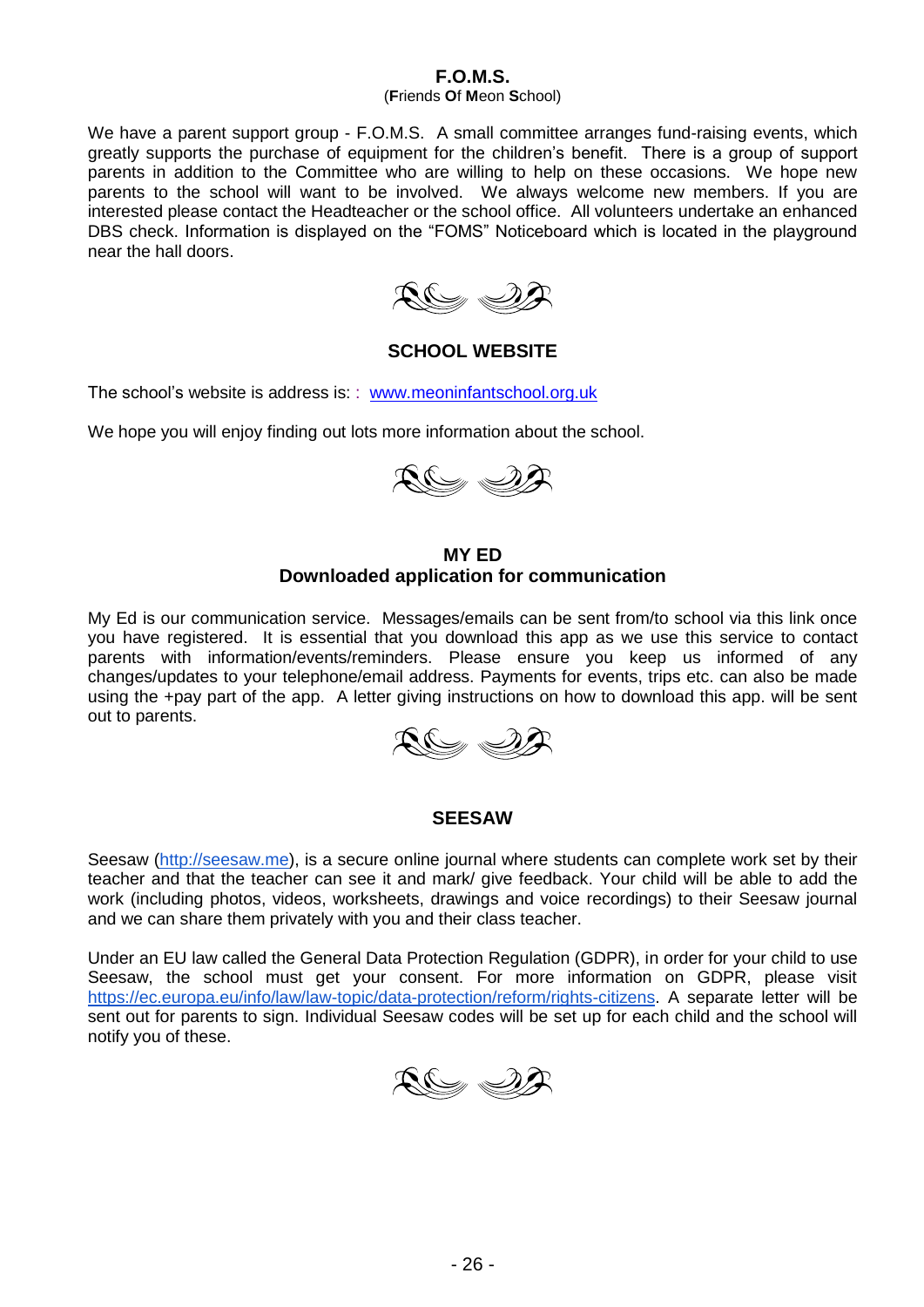#### **CONCLUSION**

The strength of the school lies in its open and friendly partnership with parents. Promoting this partnership results in a happy and secure child. We feel it is important that parents always feel welcome and know that support and/or advice is readily available when needed.

Above all we want the children at Meon Infant School to be happy, positive, confident and well motivated so their full time education has the greatest chance of success.

We hope this brochure has been useful to you and thank you for taking the time to read it. Please visit our "virtual" tour on the website. It is located under Parents and Community – New Parent Information.



**Meon Infant School** 



# Leaping Forward Together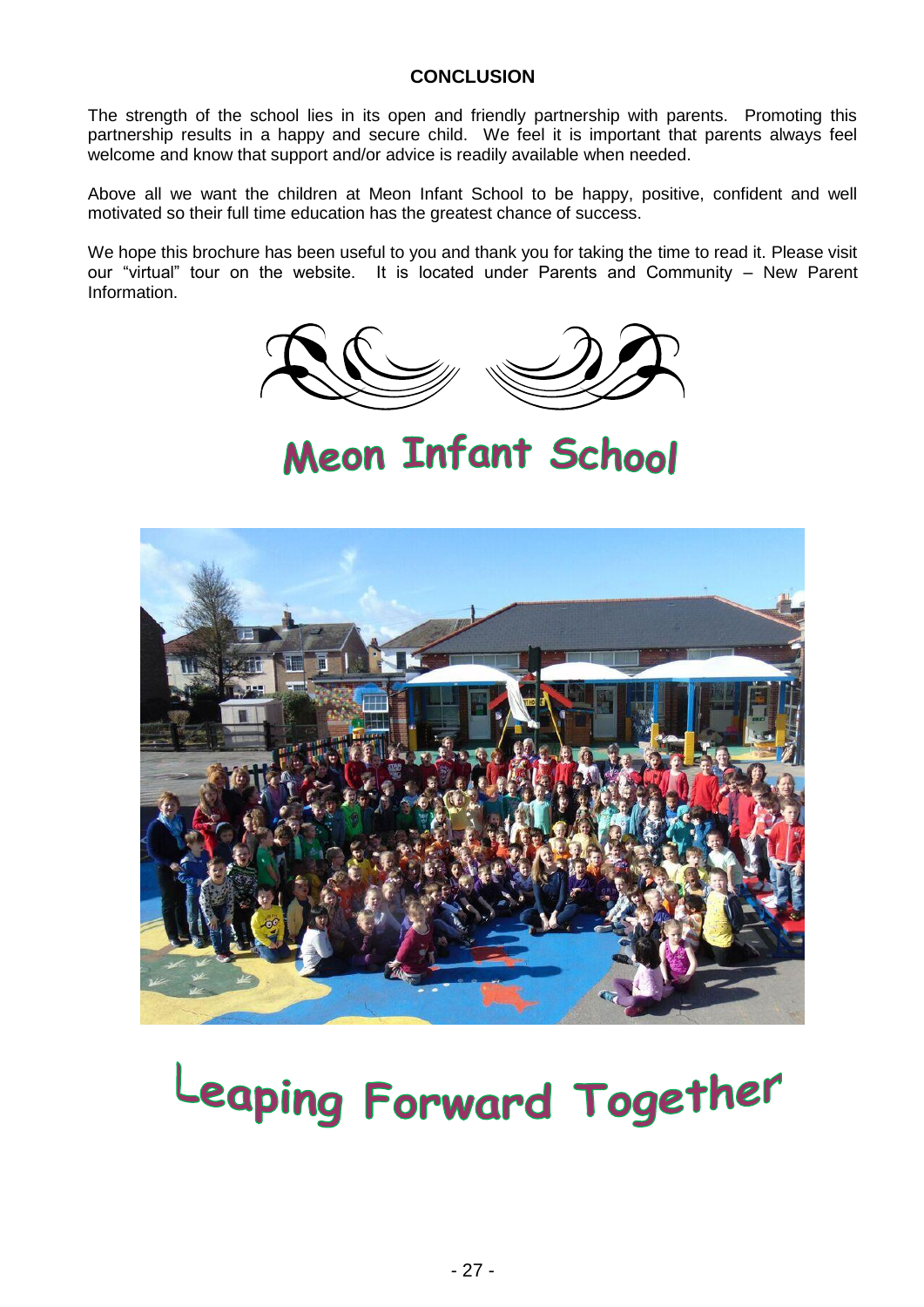#### **ADDITIONAL INFORMATION FOR ADMISSIONS**

#### **Looked After Children**

These are defined as children who are looked after by a local authority i.e. in their care or provided with accommodation by the authority for a continuous period of more than 24 hours.

Children who were previously looked after \*, but ceased to be so because they were adopted or subject to a residence or special guardianship order. A copy of the relevant court order will be required.

\*A child is considered as 'Looked After' as defined in section 22(1) of the Children Act 1989

A child is considered 'adopted' as defined in section 46 of the Adoption and Children Act 2002

Residence order – as defined in section 8 of the Children Act 1989

Special guardianship order – as defined in section 14 of the Children Act 1989



#### **Medical, physical, psychological or social need**

If a child or a family member has a significant medical, physical, psychological or social need that you would like taken into account when places are allocated, applicants should tick the relevant box on the application form and submit supporting evidence to support their request. The evidence must be in writing from a doctor or other appropriate professional involved with the child/family member's health, wellbeing or specific family circumstances. In all cases evidence must show why it is appropriate that the child attends the preferred school and why other schools in the City are inappropriate.

All applications received under this category are considered by a multi-disciplinary team of the local authority.



#### **Sibling Links**

A sibling is defined as a child's brother or sister (living in the same household) already on roll and attending the school you have applied to or at an adjacent infant/junior school and who will still be attending the school the following academic year. This category includes step-brothers/step-sisters; adoptive and foster brothers/sisters living in the same household or children whose parents are married or cohabiting and live together within the same household. This does not include siblings who live in a different household. Twins, triplets and other children of multiple birth will be admitted above the admission limit of a school if the limit has been reached by admitting one of the multiple birth children. A sibling link at the school does not guarantee admission to the school.



#### **Appeals**

If a parent is unsuccessful with any of their preferences they will have the right of appeal to an independent appeal panel and will be provided with the relevant documentation and advice by the LA's Admissions Team

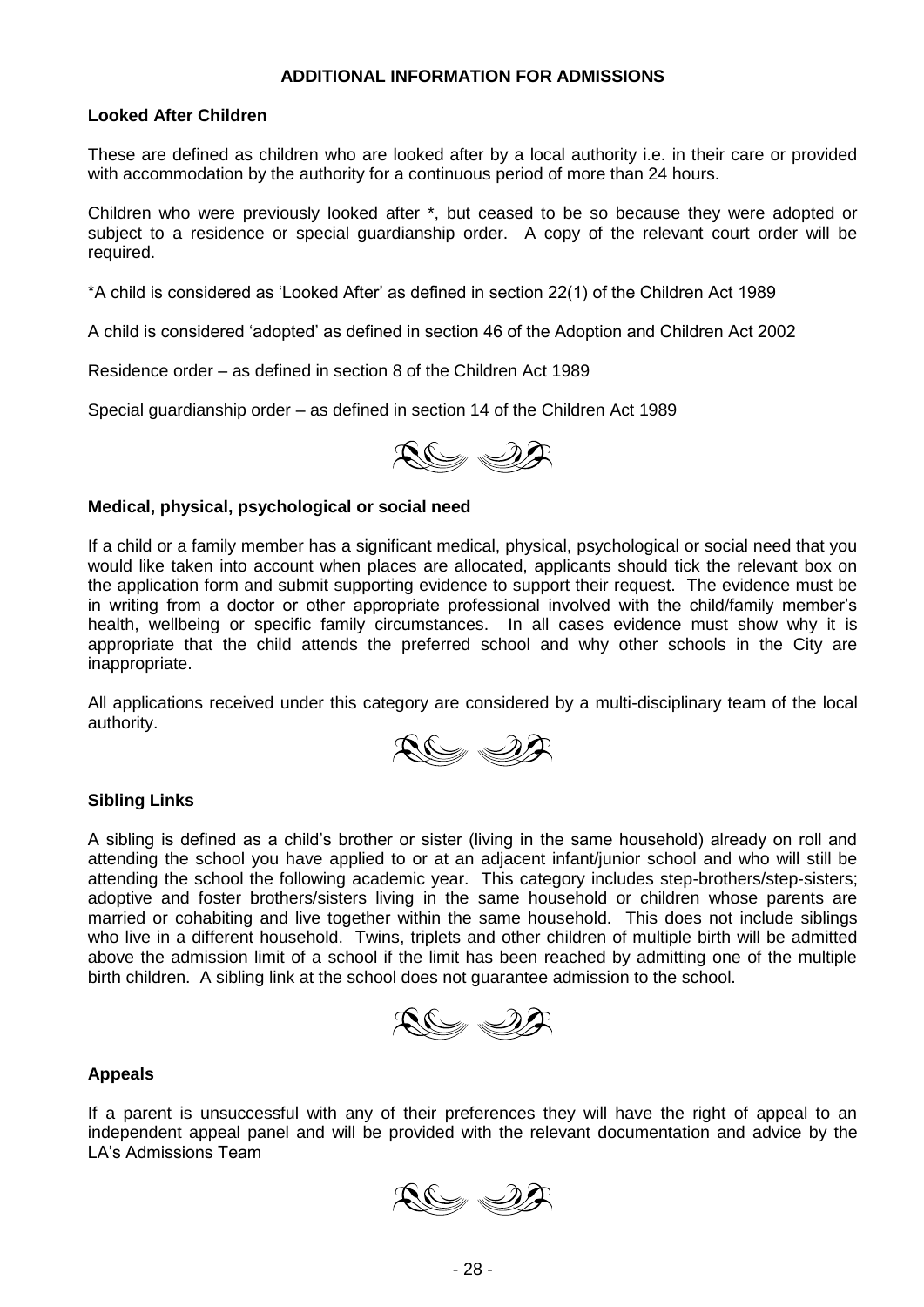#### **Children eligible for service premium**

Service premium is paid to eligible children of armed services personnel under S14 of the Education Act 2002.

The service premium is designed to support children with parents serving in the regular British armed forces. Pupils attract the premium if they meet the following criteria:

- one of their parents is serving in the regular armed forces
- one of their parents served in the regular armed forces in the last three years
- one of their parents died while serving in the armed forces and the pupil is in receipt of a pension under the Armed Forces Compensation Scheme (AFCS) and War Pensions Scheme (WPS)



#### **Children of staff employed at the school:**

- a. where the member of staff has been employed at the school for 2 or more years at the time at which the application is made, and or
- b. the member of staff is recruited to fill a vacant post for which there is a skill shortage.



#### **Distance measurement**

Where it is necessary to prioritise applications the criterion will be prioritised based on the shortest distance from the child's home to school, measured in a straight line 'as the crow flies'. Distances will be measured using the council's Geographical Information System (GIS) department. The Local Land and Property Gazeteer (LLPG) unique property reference co-ordinated will be used to represent the school, while home co-ordinates will be primarily derived from the LLPG, with Ordnances Survey's ADDRESS-POINT® product used as support. Only distances measured by GIS will be taken into account for the purposes of the distance criterion. Should there be two or more identical distances the prioritisation will be done by casting lots. The Admissions Team will arrange for this to be carried out by the LA's Democratic Services who are independent of the school and the admissions process.



#### **Fair Access Protocol**

The Local Authority operates a Fair Access Protocol which prioritises admissions for certain categories of secondary school age children. This protocol relates to admission applications throughout the year (but not the transfer of Year 6 pupils from primary/junior to secondary schools in September 2017). The protocol takes priority above the school's admission policy for those on a waiting list and the LA may require the school to admit above their published admission number.



#### **Waiting Lists**

All parents who have been refused a place at the school will have the option to indicate their wish to remain on the waiting list – via a tick box on the allocation response form online or on a paper reply slip. Children will be held on the waiting list by order of the criteria in the Admissions Policy. No account can be taken of the length of time a pupil is on the list. A pupil's position can change on the list as new applicants join or other applicants come off the waiting list. Children will remain on a waiting list only until the end of the academic year August 2022, if parents/carers want their child to be on the waiting list for the following academic year they must re-apply.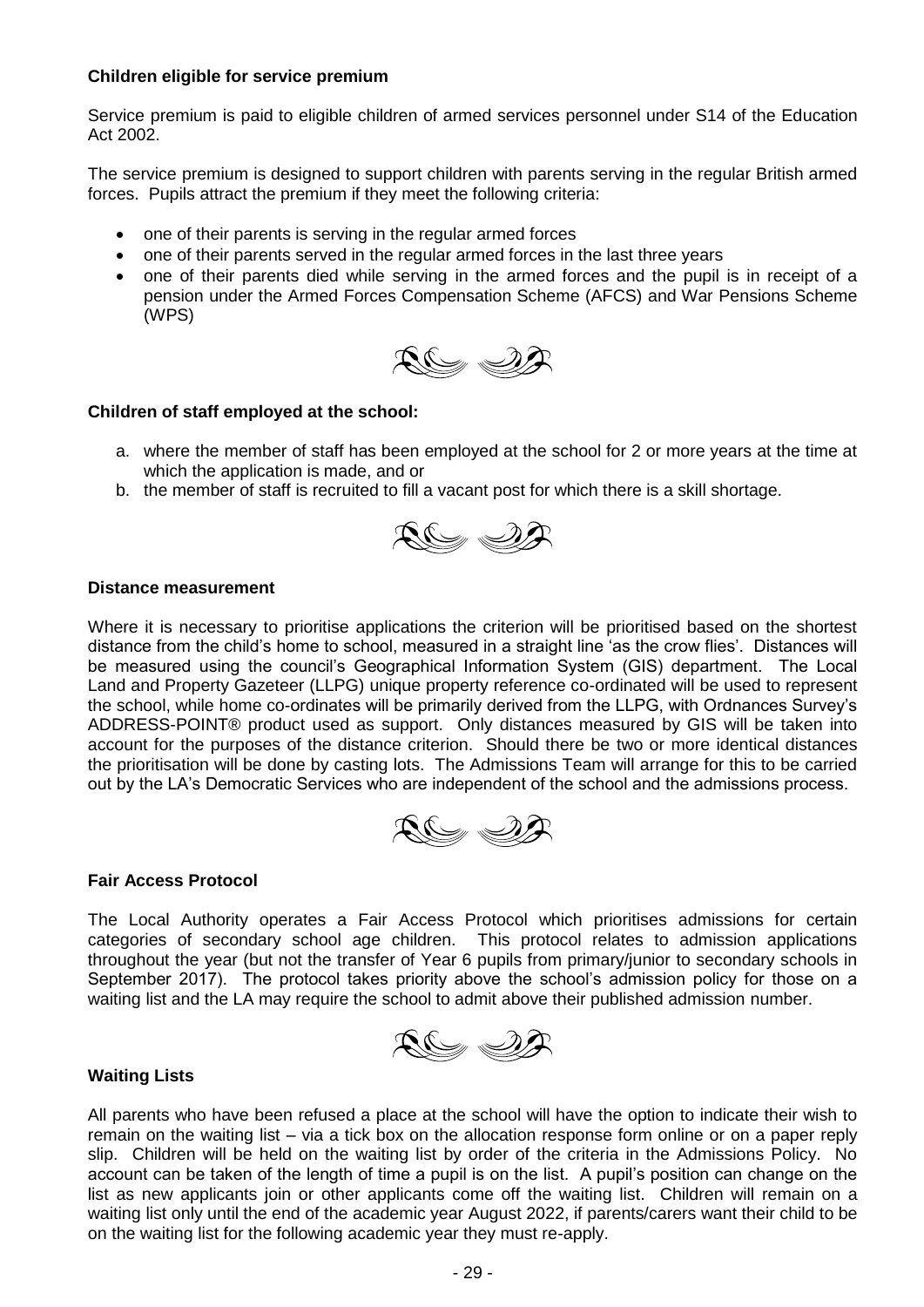#### **HOME TO SCHOOL TRANSPORT**

Parents are responsible for their child's attendance at school, whether or not transport is provided. The full Travel Assistance Policy can be found on [www.portsmouth.gov.uk/learning.](http://www.portsmouth.gov.uk/learning)